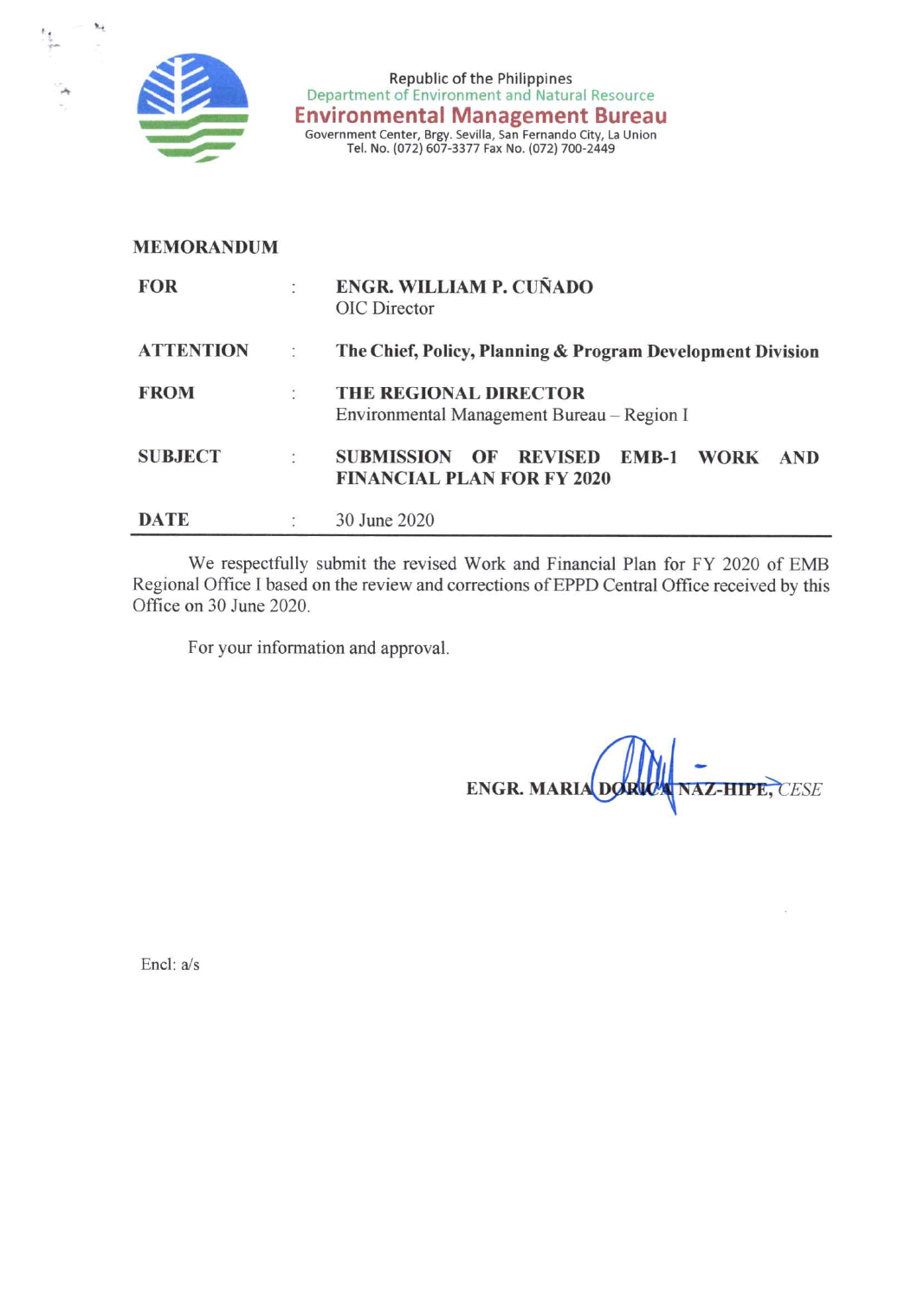## **WORK AND FINANCIAL PLAN 2020**

## Department: Environment and Natural Resources

Agency: **Environmental Management Bureau - Region 01**

|                                                                                                |                                                                                               |              |                | <b>Quarterly Targets</b> |                |                |                              |        |        | Program of Releases ('000) |        |          |                          |                    |              |
|------------------------------------------------------------------------------------------------|-----------------------------------------------------------------------------------------------|--------------|----------------|--------------------------|----------------|----------------|------------------------------|--------|--------|----------------------------|--------|----------|--------------------------|--------------------|--------------|
| Program/Projects/Activities                                                                    | <b>Performance Indicators</b>                                                                 | 1Q           | 2Q             | 3Q                       | 4Q             | Total          | EXP.<br><b>CLASS</b>         | 1Q     | 2Q     | 3Q                         | 4Q     | Subtotal | <b>NBC</b><br>Compliance | <b>Grand Total</b> | Unit<br>Cost |
|                                                                                                |                                                                                               |              |                |                          |                |                | <b>GRAND</b><br><b>TOTAL</b> | 18,905 | 19,818 | 23,075                     | 26,591 | 88,389   | 6,264                    | 94,653             |              |
|                                                                                                |                                                                                               |              |                |                          |                |                | <b>PS</b>                    | 9,475  | 11,815 | 9,042                      | 12,533 | 42,865   |                          | 42,865             |              |
|                                                                                                |                                                                                               |              |                |                          |                |                | <b>RLIP</b>                  | 998    | 998    | 998                        | 998    | 3,992    |                          | 3,992              |              |
|                                                                                                |                                                                                               |              |                |                          |                |                | <b>MOOE</b>                  | 6,707  | 6,985  | 11,270                     | 12,950 | 37,912   | 6,224                    | 44,136             |              |
|                                                                                                |                                                                                               |              |                |                          |                |                | <b>CO</b>                    | 1,695  |        | 1,665                      |        | 3,360    |                          | 3,360              |              |
|                                                                                                |                                                                                               |              |                |                          |                |                | DF                           | 30     | 20     | 100                        | 110    | 260      | 40                       | 300                |              |
|                                                                                                |                                                                                               |              |                |                          |                |                |                              |        |        |                            |        |          |                          |                    |              |
| A.01 GENERAL ADMINISTRATION AND SUPPORT                                                        |                                                                                               |              |                |                          |                |                |                              | 3,004  | 2,654  | 2,473                      | 3,131  | 11,262   |                          | 11,262             |              |
|                                                                                                |                                                                                               |              |                |                          |                |                | <b>PS</b>                    | 1,945  | 2,404  | 1,854                      | 2,554  | 8,757    |                          | 8,757              |              |
|                                                                                                |                                                                                               |              |                |                          |                |                | <b>MOOE</b>                  | 1,059  | 250    | 619                        | 577    | 2,505    |                          | 2,505              |              |
|                                                                                                |                                                                                               |              |                |                          |                |                |                              |        |        |                            |        |          |                          |                    |              |
| A.01.a General Management and Supervision                                                      |                                                                                               |              |                |                          |                |                |                              | 2,830  | 2,444  | 2,312                      | 2,901  | 10,487   | (300)                    | 10,187             |              |
|                                                                                                |                                                                                               |              |                |                          |                |                | <b>PS</b>                    | 1,771  | 2,194  | 1,693                      | 2,324  | 7,982    |                          | 7,982              |              |
|                                                                                                |                                                                                               |              |                |                          |                |                | <b>MOOE</b>                  | 1,059  | 250    | 619                        | 577    | 2,505    | (300)                    | 2,205              |              |
| <b>Budget Utilization Rate</b>                                                                 | 100% Budget Utilization Rate by end of<br>December 2020                                       |              |                |                          | 100%           | 100%           |                              |        |        |                            |        |          |                          |                    |              |
| - Ratio of Total Obligations to total releases                                                 |                                                                                               |              |                |                          | 100%           | 100%           |                              |        |        |                            |        |          |                          |                    |              |
| - Ratio of Total Disbursement to total<br>Obligations                                          |                                                                                               |              |                |                          | 100%           | 100%           |                              |        |        |                            |        |          |                          |                    |              |
| Submission of Budget and Financial Accountability<br>Reports (BFARs)                           | <b>Budget and Financial Accountability Reports</b><br>submitted (no.)                         | 9            | 9              | 9                        | 10             | 10             |                              |        |        |                            |        |          |                          |                    |              |
| Submission of Financial Statements                                                             | Submission of the whole set of Financial<br>Statement (no.)                                   | $\mathbf{1}$ |                |                          |                |                |                              |        |        |                            |        |          |                          |                    |              |
| Implementation of Good Governance Conditions                                                   | 100% liquidation of cash advances                                                             |              |                |                          | 100%           | 100%           |                              |        |        |                            |        |          |                          |                    |              |
|                                                                                                | 2021 Annual Procurement Plan (APP)<br>prepared and submitted (no.)                            |              |                |                          | - 1            |                |                              |        |        |                            |        |          |                          |                    |              |
|                                                                                                | Transparency Seal maintained and updated<br>(no.)                                             | $\mathbf{1}$ | -1             |                          | $\overline{1}$ |                |                              |        |        |                            |        |          |                          |                    |              |
|                                                                                                | PhilGEPS posting of all invitations to Bids and<br>awarded contracts posted and updated (no.) |              |                |                          | $\overline{1}$ |                |                              |        |        |                            |        |          |                          |                    |              |
|                                                                                                | Citizen's Charter maintained and updated<br>(no.)                                             | $\mathbf{1}$ | $\mathbf{1}$   |                          | $\overline{1}$ |                |                              |        |        |                            |        |          |                          |                    |              |
| Service Excellence through Continuous Sytems<br>Innovation Monitoring and Evaluation (SECSIME) | I major frontline service per division submitted<br>(no.)                                     |              | $\overline{4}$ |                          |                | Δ              |                              |        |        |                            |        |          |                          |                    |              |
| Reconciliation of Property, Plant and Equipment<br>Data based on Audit Findings                | PPE inventory report prepared and submitted<br>(no.)                                          | -1           |                |                          |                |                |                              |        |        |                            |        |          |                          |                    |              |
|                                                                                                |                                                                                               |              |                |                          |                |                |                              |        |        |                            |        |          |                          |                    |              |
| A.01.b Human Resource Development                                                              |                                                                                               |              |                |                          |                |                | <b>PS</b>                    | 174    | 210    | 161                        | 230    | 775      |                          | 775                |              |
| Learning and Growth                                                                            | Capacity Building/Training conducted (no.)                                                    |              | $\mathbf{1}$   |                          | -1             | $\overline{2}$ |                              |        |        |                            |        |          |                          |                    |              |
|                                                                                                | Other Trainings attended (no)                                                                 | 3            | 3              | 3                        | $\mathbf{3}$   | $12 \mid$      |                              |        |        |                            |        |          |                          |                    |              |
|                                                                                                | Staff Trained (no)                                                                            |              |                |                          | 77             | $77\,$         |                              |        |        |                            |        |          |                          |                    |              |
|                                                                                                | Updated TNA submitted (no.)                                                                   |              |                |                          | 77             | 77             |                              |        |        |                            |        |          |                          |                    |              |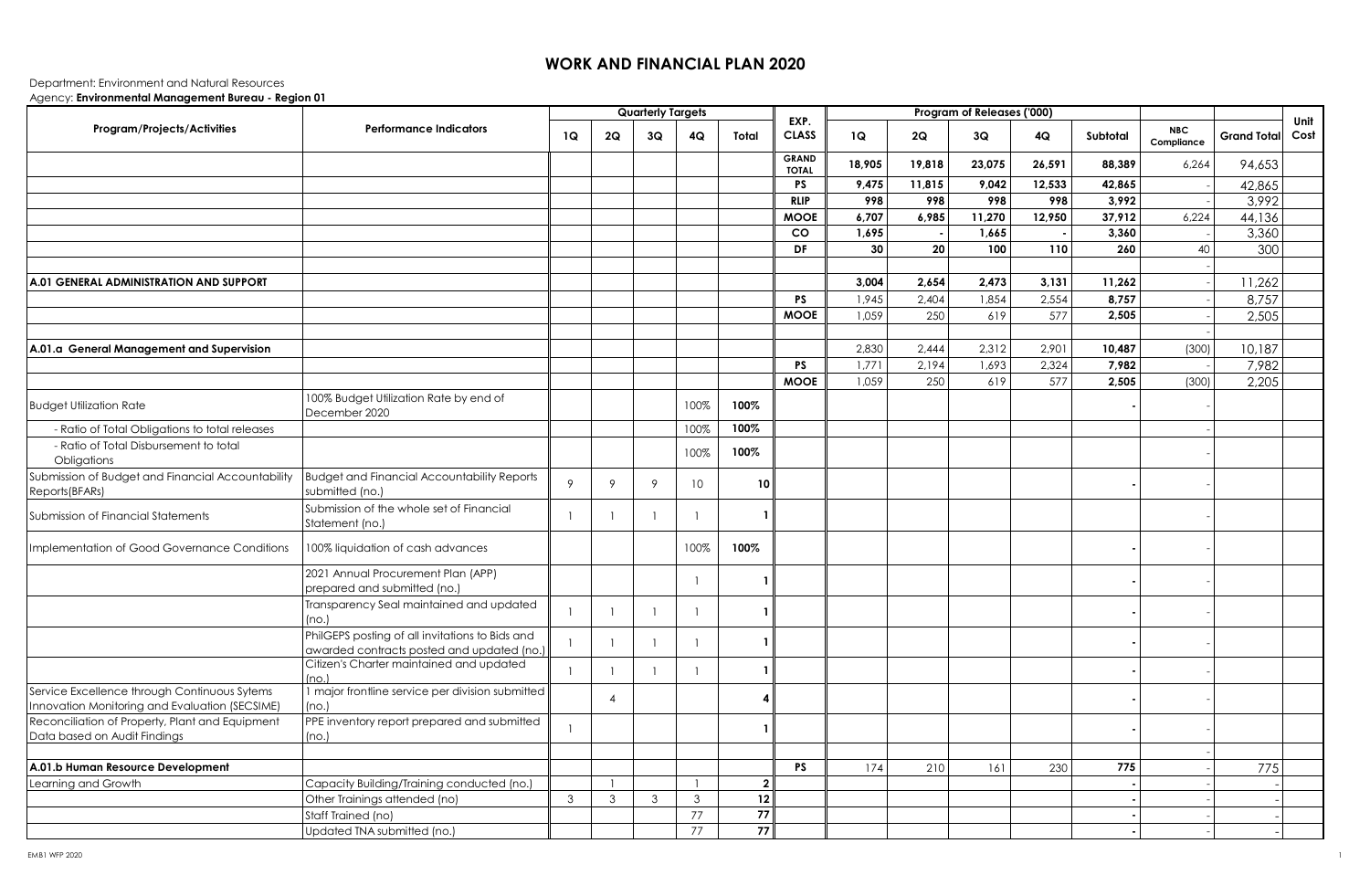|                                                                                                     |                                                                            |               |    | <b>Quarterly Targets</b> |               |                |                      |               |       | Program of Releases ('000) |       |                          |                   |                    |              |
|-----------------------------------------------------------------------------------------------------|----------------------------------------------------------------------------|---------------|----|--------------------------|---------------|----------------|----------------------|---------------|-------|----------------------------|-------|--------------------------|-------------------|--------------------|--------------|
| <b>Program/Projects/Activities</b>                                                                  | <b>Performance Indicators</b>                                              | 1Q            | 2Q | 3Q                       | 4Q            | Total          | EXP.<br><b>CLASS</b> | 1Q            | 2Q    | 3Q                         | 4Q    | Subtotal                 | NBC<br>Compliance | <b>Grand Total</b> | Unit<br>Cost |
|                                                                                                     |                                                                            |               |    |                          |               |                |                      |               |       |                            |       |                          |                   |                    |              |
| <b>A.02 SUPPORT TO OPERATIONS</b>                                                                   |                                                                            |               |    |                          |               |                |                      | 4,031         | 2,506 | 5,449                      | 2,722 | 14,708                   | 1,691             | 16,399             |              |
|                                                                                                     |                                                                            |               |    |                          |               |                | <b>PS</b>            | 793           | 989   | 758                        | 1,048 | 3,588                    |                   | 3,588              |              |
|                                                                                                     |                                                                            |               |    |                          |               |                | <b>MOOE</b>          | 1,543         | 1,517 | 3,026                      | 1,674 | 7,760                    | 1,691             | 9,451              |              |
|                                                                                                     |                                                                            |               |    |                          |               |                | <b>CO</b>            | 1,695         |       | 1,665                      |       | 3,360                    |                   | 3,360              |              |
|                                                                                                     |                                                                            |               |    |                          |               |                |                      |               |       |                            |       |                          |                   |                    |              |
| A.02.a Planning, Policy Formulation, Management<br>Information System and Support to Climate Change |                                                                            |               |    |                          |               |                |                      | 3,497         | 1,854 | 4,928                      | 2,044 | 12,323                   | 1,691             | 14,014             |              |
|                                                                                                     |                                                                            |               |    |                          |               |                | <b>PS</b>            | 348           | 432   | 330                        | 462   | 1,572                    |                   | 1,572              |              |
|                                                                                                     |                                                                            |               |    |                          |               |                | <b>MOOE</b>          | 1,454         | 1,422 | 2,933                      | 1,582 | 7,391                    | 1,691             | 9,082              |              |
|                                                                                                     |                                                                            |               |    |                          |               |                | <b>CO</b>            | 1,695         |       | 1,665                      |       | 3,360                    |                   | 3,360              |              |
|                                                                                                     |                                                                            |               |    |                          |               |                |                      |               |       |                            |       |                          |                   |                    |              |
| <b>Planning and Programming</b>                                                                     |                                                                            |               |    |                          |               |                | <b>MOOE</b>          | 63            | 59    | 58                         | 67    | 247                      |                   | 247                |              |
| -Preparation of Work and Financial Plan                                                             | Work and Financial Plan prepared and<br>submitted (no.)                    |               |    |                          |               |                |                      |               |       |                            | 5     | 5                        |                   | .5                 | 5.00         |
| -Preparation of Accomplishment Reports                                                              | Monthly Accomplishment report prepared<br>and submitted (no.)              | 3             | 3  | 3                        | 3             | 12             |                      | 3             | 3     | 3                          | -3    | 12                       |                   | 12                 | 1.00         |
|                                                                                                     | Annual Accomplishment Report prepared<br>and submitted (CY 2019)           |               |    |                          |               |                |                      | 5             |       |                            |       | 5                        |                   | 5                  | 5.00         |
|                                                                                                     |                                                                            |               |    |                          |               |                |                      |               |       |                            |       |                          |                   |                    |              |
| -Monitoring and evaluation of Accomplishments                                                       | Quarterly Monitoring and Evaluation Report<br>prepared and submitted (no.) |               |    |                          |               | 4              |                      | 50            | 50    | 50                         | 50    | 200                      |                   | 200                | 50.00        |
|                                                                                                     | OPCR prepared and submitted (no.)                                          |               |    |                          |               | $\mathbf{3}$   |                      |               |       |                            |       |                          |                   |                    |              |
|                                                                                                     | -OPCR (commitment)                                                         |               |    |                          |               |                |                      |               |       |                            | -3    | 3                        |                   | 3                  | 3.00         |
|                                                                                                     | -OPCR (with rating)                                                        |               |    |                          |               | $\overline{2}$ |                      | $\mathcal{P}$ |       | $\overline{2}$             |       | 4                        |                   |                    | 2.00         |
|                                                                                                     |                                                                            |               |    |                          |               |                |                      |               |       |                            |       |                          |                   |                    |              |
| <b>Statistics and Information Systems Management</b>                                                |                                                                            |               |    |                          |               |                |                      |               |       |                            |       |                          |                   |                    |              |
| -Preparation of Statistical Reports                                                                 | Statistical Reports prepared and submitted<br>(no.)                        | 6             | 3  | 6                        | 3             | 18             |                      | 3             | 6     | 3                          |       | 18                       |                   | 18                 | 1.00         |
| Industrial Emission Monitoring Report (Semi-annual)                                                 |                                                                            |               |    |                          |               | $\mathbf{2}$   |                      |               |       |                            |       |                          |                   |                    |              |
| Industrial Environmental Compliance (Semi-Annual)                                                   |                                                                            |               |    |                          |               | $\mathbf{2}$   |                      |               |       |                            |       |                          |                   |                    |              |
| Ambient Air Quality monitoring Report (Quarterly)                                                   |                                                                            |               |    |                          |               | 4              |                      |               |       |                            |       |                          |                   |                    |              |
| Water Quality Monitoring Report (Quarterly)                                                         |                                                                            |               |    |                          |               | 4              |                      |               |       |                            |       |                          |                   |                    |              |
| Number of Clearances and Volume of Importation for Chemicals (Semi-Annual)                          |                                                                            |               |    |                          |               | $\overline{2}$ |                      |               |       |                            |       |                          |                   |                    |              |
| Hazardous Waste Generation by Type (Quarterly)                                                      |                                                                            |               |    |                          |               | 4              |                      |               |       |                            |       |                          |                   |                    |              |
|                                                                                                     |                                                                            |               |    |                          |               |                |                      |               |       |                            |       |                          |                   |                    |              |
| <b>Management of ICT Network Infrastructure</b>                                                     |                                                                            |               |    |                          |               |                |                      | 3,086         | 1,363 | 4,388                      | 1,373 | 10,210                   | 1,691             | 11,901             |              |
|                                                                                                     |                                                                            |               |    |                          |               |                |                      | 1,391         | 1,363 |                            | 1,373 |                          |                   |                    |              |
|                                                                                                     |                                                                            |               |    |                          |               |                | <b>MOOE</b>          |               |       | 2,723                      |       | 6,850                    | 1,691             | 8,541              |              |
|                                                                                                     |                                                                            |               |    |                          |               |                | CO.                  | 1,695         |       | 1,665                      |       | 3,360                    |                   | 3,360              |              |
|                                                                                                     |                                                                            |               |    |                          |               |                |                      |               |       |                            |       |                          |                   |                    |              |
| Server Resource Management                                                                          | Data Center established/managed (no.)                                      |               |    |                          |               |                |                      |               |       |                            |       |                          |                   |                    |              |
|                                                                                                     | Server Resource Monitoring established (no.)                               |               |    |                          |               | $\mathbf{I}$   |                      |               |       |                            |       | $\overline{\phantom{a}}$ | 50                | 50                 | 0.00         |
|                                                                                                     | Servers monitored/managed (no.)                                            | $\mathcal{S}$ | 3  | $\mathfrak{Z}$           | $\mathcal{S}$ | $\mathbf{3}$   |                      | 25            | 25    | 25                         | 25    | 100                      | 100               | 200                | 33.33        |
|                                                                                                     | Server Upgraded/Deployed (no.)                                             |               |    |                          |               | $\mathbf{1}$   |                      |               |       | 200                        |       | 200                      |                   |                    | 200 200.00   |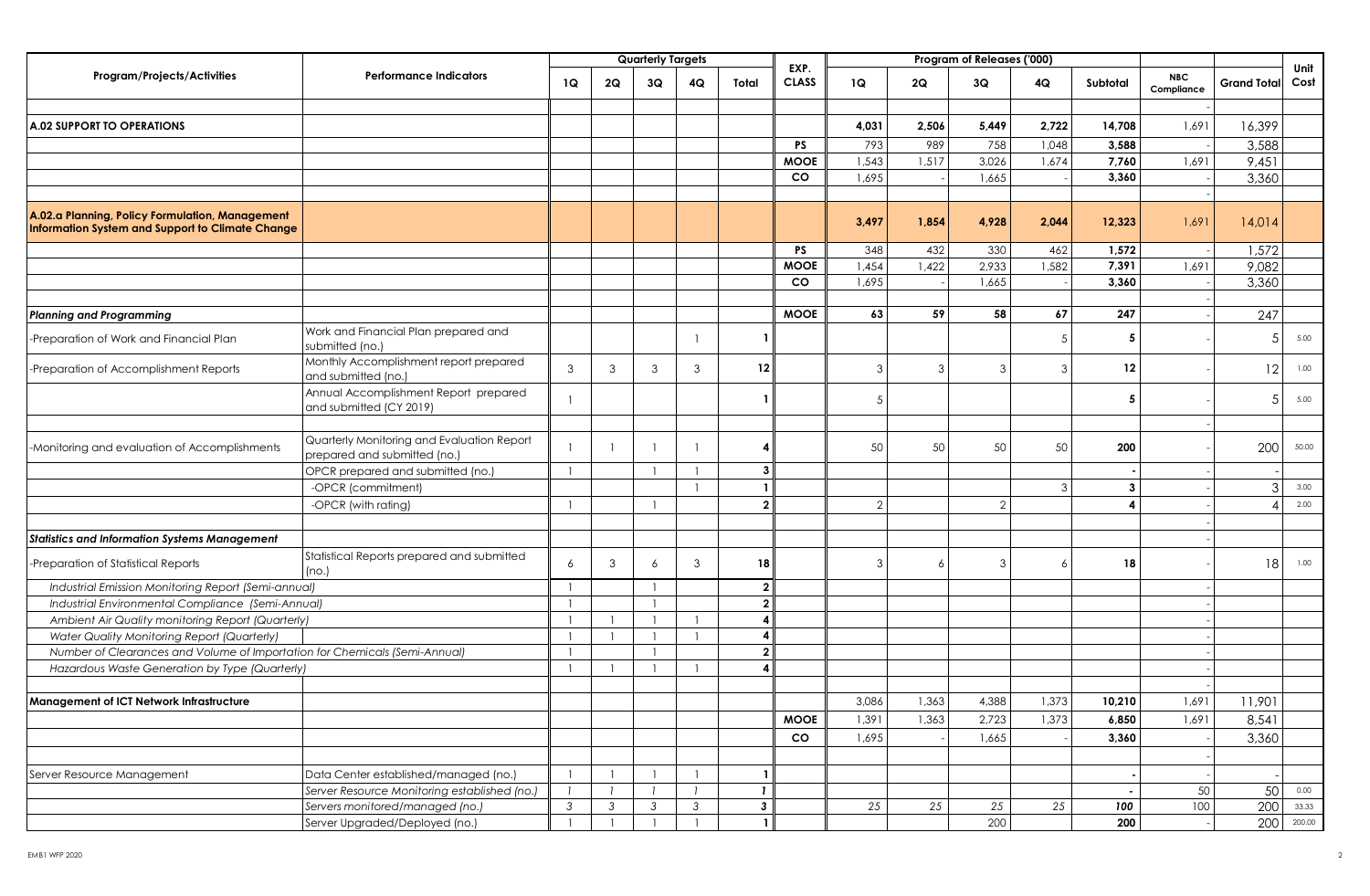|                                                                    |                                                      |                |                           | <b>Quarterly Targets</b> |                |                  | EXP.         |       |                 | Program of Releases ('000) |                  |          |                          |                    | Unit    |
|--------------------------------------------------------------------|------------------------------------------------------|----------------|---------------------------|--------------------------|----------------|------------------|--------------|-------|-----------------|----------------------------|------------------|----------|--------------------------|--------------------|---------|
| Program/Projects/Activities                                        | <b>Performance Indicators</b>                        | 1Q             | 2Q                        | 3Q                       | 4Q             | Total            | <b>CLASS</b> | 1Q    | 2Q              | 3Q                         | 4Q               | Subtotal | <b>NBC</b><br>Compliance | <b>Grand Total</b> | Cost    |
| Network and endpoint Management                                    | Network upgraded/maintained (no.)                    |                |                           |                          |                |                  |              | 730   | 730             | 730                        | 730              | 2.920    | 601                      | 3,521              | 2920.00 |
|                                                                    | Computers upgraded/deployed (no.)                    | 30             |                           | 20                       |                | 50               | CO           | 1.695 |                 | 955                        |                  | 2.650    |                          | 2,650              | 53.00   |
|                                                                    | Endpoint Protection Deployed (no)                    |                |                           | 100                      |                | 100              |              |       |                 | 550                        |                  | 550      | 150                      | 700                | 5.50    |
|                                                                    | IT assistance provided (no)                          | 20             | 20                        | 20                       | 20             | 80               |              | 10    | 10 <sup>°</sup> | 10                         | 10               | 40       |                          | 40                 | 0.50    |
| Deployment of Active Directory                                     | Active Directory implemented (no)                    |                |                           |                          |                |                  |              |       |                 | 10 <sup>°</sup>            | 10 <sup>10</sup> | 20       | 20                       | 40                 | 20.00   |
|                                                                    | Computers Registered/Monitored (no)                  |                | 50                        |                          |                | 50               |              |       |                 |                            |                  |          | 50                       | 50                 | 0.00    |
| <b>ICT Resource Inventory</b>                                      | Database Updated (No)                                |                |                           |                          |                |                  |              | 15    | 15              | 15                         | 15               | 60       | 60                       | 120                | 60.00   |
| Information Systems Management and Support                         |                                                      |                |                           |                          |                |                  |              |       |                 |                            |                  |          |                          |                    |         |
| Operationalization of Frontline Services                           | Online Services operationalized/<br>managed(no.)     | 13             | 13                        | 13                       | 13             | 13               |              | 65    | 65              | 65                         | 65               | 260      | 40                       | 300                | 20.00   |
|                                                                    | Issues Resolved (no)                                 | 2              | $\overline{2}$            | $\overline{2}$           | $\overline{2}$ | 8                |              | 10    | 10              | 10                         | 10               | 40       |                          | 40                 | 5.00    |
|                                                                    | Kiosk Established (no)                               |                |                           |                          |                |                  | co           |       |                 | 200                        |                  | 200      |                          | 200                | 200.00  |
|                                                                    | Users Assisted (no)                                  | 3              | 3                         | $\mathbf{3}$             | 3              | 12               |              | 10    | 10              | 10                         | 10               | 40       |                          | 40                 | 3.33    |
| Operationalization of Planning & Administrative<br>Support systems | Systems operationalized/managed (no)                 | $\overline{4}$ | $\boldsymbol{\varLambda}$ | $\overline{4}$           | 4              |                  |              | 136   | 138             | 138                        | 138              | 550      | 80                       | 630                | 137.50  |
|                                                                    | Issues Resolved (no)                                 | 2              | $\overline{2}$            | $\overline{2}$           | $\overline{2}$ | 8                |              | 30    | 30              | 30                         | 30               | 120      |                          | 120                | 15.00   |
| Deployment of Office 365                                           | O365 accounts deployed (no)                          |                |                           | 40                       |                | 40               |              |       |                 | 600                        |                  | 600      |                          | 600                | 15.00   |
| Records Digitization                                               | Digital Infrastructure established/managed<br>(no)   |                |                           |                          |                |                  |              | 195   | 195             | 195                        | 195              | 780      | 60                       | 840                | 780.00  |
|                                                                    |                                                      |                |                           |                          |                |                  | <b>CO</b>    |       |                 | 510                        |                  | 510      |                          | 510                |         |
|                                                                    | Documents Digitally Signed                           | 10             | 10                        | 10 <sup>°</sup>          | 10             | 40               |              | 10    | 10              | 10                         | 10               | 40       |                          | 40                 | 1.00    |
| Information Systems Development                                    | Systems Developed (no)                               |                |                           |                          |                |                  |              | 75    | 75              | 75                         | 75               | 300      | 80                       | 380                | 300.00  |
|                                                                    | Websites updated/maintaned(no.)                      |                |                           |                          |                |                  |              | 20    | 20              | 20                         | 20               | 80       |                          | 80                 | 80.00   |
| Capacity Building/Retooling                                        | Trainings conducted (no)                             |                | 2                         | $\overline{2}$           |                | 5                |              |       |                 |                            |                  |          | 400                      | 400                | 0.00    |
| <b>Mapping and Management of Repository</b><br>Systems/Databases   |                                                      |                |                           |                          |                |                  |              |       |                 |                            |                  |          |                          |                    |         |
| <b>Repository Systems Management</b>                               | Repository Systems operationalized/supported<br>(no) | 3              | 3                         | 3                        | 3              | 3 <sup>1</sup>   |              | 20    | 20              | 20                         | 20               | 80       |                          | 80                 | 26.67   |
| <b>GIS Mapping</b>                                                 | GIS Shapefiles created/updated (no.)                 | 9              | $\mathsf{Q}$              | $\circ$                  | 9              | $\boldsymbol{9}$ |              | 10    | 10              | 10                         | 10               | 40       |                          | 40                 | 4.44    |
| <b>Compliance to MITHI Requirements</b>                            |                                                      |                |                           |                          |                |                  |              |       |                 |                            |                  |          |                          |                    |         |
| Updating of Info. System Strategic Plan                            | Reports Submitted (no)                               |                |                           | 2                        |                | $\overline{2}$   |              | 30    |                 |                            |                  | 30       |                          | 30 <sup>1</sup>    | 15.00   |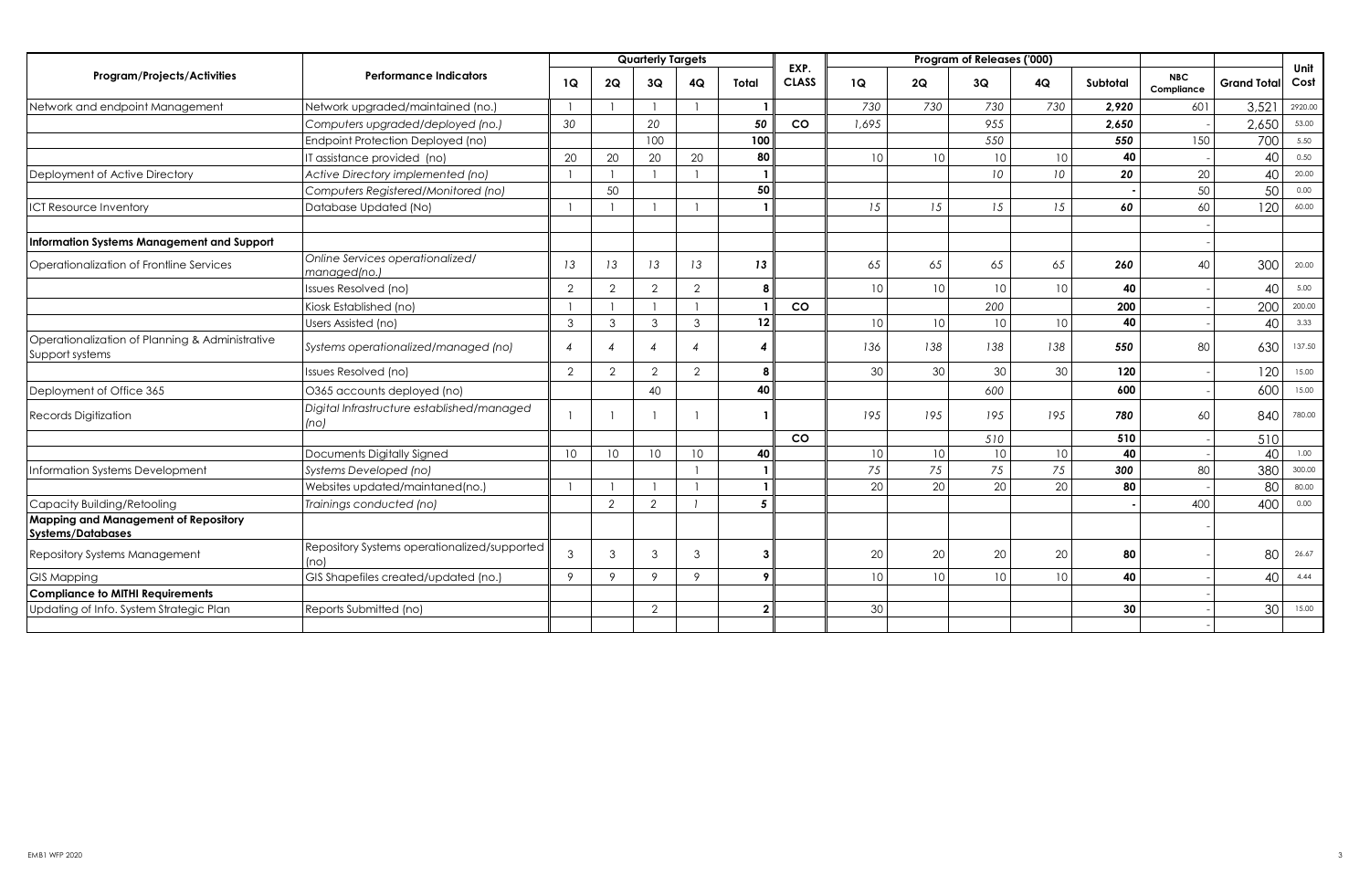|                                                                                                                                                                       |                                                                                                                                   |              |    | <b>Quarterly Targets</b> |    |       | EXP.         |    |    | Program of Releases ('000) |     |          |                          |                    |              |
|-----------------------------------------------------------------------------------------------------------------------------------------------------------------------|-----------------------------------------------------------------------------------------------------------------------------------|--------------|----|--------------------------|----|-------|--------------|----|----|----------------------------|-----|----------|--------------------------|--------------------|--------------|
| <b>Program/Projects/Activities</b>                                                                                                                                    | <b>Performance Indicators</b>                                                                                                     | 1Q           | 2Q | 3Q                       | 4Q | Total | <b>CLASS</b> | 1Q | 2Q | 3Q                         | 4Q  | Subtotal | <b>NBC</b><br>Compliance | <b>Grand Total</b> | Unit<br>Cost |
| <b>Climate Change</b>                                                                                                                                                 |                                                                                                                                   |              |    |                          |    |       | <b>MOOE</b>  |    |    | 152                        | 142 | 294      |                          | 294                |              |
| P1. Implementation and promotion of the entity-<br>level GHG Inventory and Management to quantify<br>and report GHG emissions and removals                            |                                                                                                                                   |              |    |                          |    |       |              |    |    |                            |     |          |                          |                    |              |
| 1.1 Conduct of Annual (EMB Regional Office) GHG<br><b>Entity report</b>                                                                                               | GHG Inventory report submitted and<br>maintained using prescribed templates(no.)                                                  | $\mathbf{1}$ |    |                          |    |       |              |    |    |                            |     |          |                          |                    |              |
| 1.2 Conduct of training-workshop on entity level<br>GHG inventory and community level GHG Inventory ECPs, LGUs, Private companies) submitted                          | Documentation report of activity and GHG<br>inventory report from stakeholders (such as<br>(no.)                                  |              |    |                          |    |       |              |    |    | 70                         |     | 70       |                          | 70                 | 70.00        |
| P2. Implementation of EO 174: Institutionalization of<br>the Philippine GHG Inventory Management and<br>Reporting System for IPPU and Waste Sectors                   |                                                                                                                                   |              |    |                          |    |       |              |    |    |                            |     |          |                          |                    |              |
| 2.1 Conduct of Sectoral Consultation meetings to<br>establish GHG Inventory database for the IPPU and<br>Waste sectors                                                | Documentation report prepared and<br>submitted(no.)                                                                               |              |    |                          |    |       |              |    |    | 40                         |     | 40       |                          | 40                 | 40.00        |
|                                                                                                                                                                       | Database of the GHG activity data for Waste<br>and Industrial Processes and Product Use<br>(IPPU) established and submitted (no.) |              |    |                          |    |       |              |    |    |                            |     |          |                          |                    |              |
| P3 Development of models/pilot sites on climate<br>change adaptation practices highlighting climate<br>and disaster resilient ecosystems and communities              |                                                                                                                                   |              |    |                          |    |       |              |    |    |                            |     |          |                          |                    |              |
| 3.1 Conduct seminars with LGUs and stakeholders<br>(i.e., academe, CSOs, govt. agencies) using the<br>ecosystem-based approach in developing<br>potential model sites | Documentation report prepared and<br>submitted (no.)                                                                              |              |    |                          |    |       |              |    |    |                            | 82  | 82       |                          | 82                 | 82.00        |
|                                                                                                                                                                       | LGUs or stakeholders assisted (no.)                                                                                               |              |    |                          |    |       |              |    |    |                            | 10  | 10       |                          | 10                 | 10.00        |
| 3.2 Documentation of existing local climate<br>change adaptation programs, measures or<br>practices.                                                                  | Local climate change adaptation programs,<br>measures and practices/model pilot sites<br>documented and submitted (no.)           |              |    |                          |    |       |              |    |    |                            | 20  | 20       |                          | 20                 | 20.00        |
| P4 Operationalization of RA 9729 Climate Change<br>Act (Section 15c)                                                                                                  |                                                                                                                                   |              |    |                          |    |       |              |    |    |                            |     |          |                          |                    |              |
| 4.1 Conduct inventory and review current CC<br>information system and database                                                                                        | Inventory conducted and CC information<br>system and database reviewed with report<br>submitted (no.)                             |              |    |                          |    |       |              |    |    |                            | 30  | 30       |                          | 30                 | 30.00        |
| P5 Operationalization of Article 12 of the Paris<br>Agreement (Action for Climate Empowerment)                                                                        |                                                                                                                                   |              |    |                          |    |       |              |    |    |                            |     |          |                          |                    |              |
| 5.1 Develop a communication plan on climate<br>change for LGUs, DENR PENROs and CENROs                                                                                | Communication Plan on Climate Change<br>drafted and submitted (nos.)                                                              |              |    |                          |    | 1     |              |    |    | 42                         |     | 42       |                          | 42                 | 42.00        |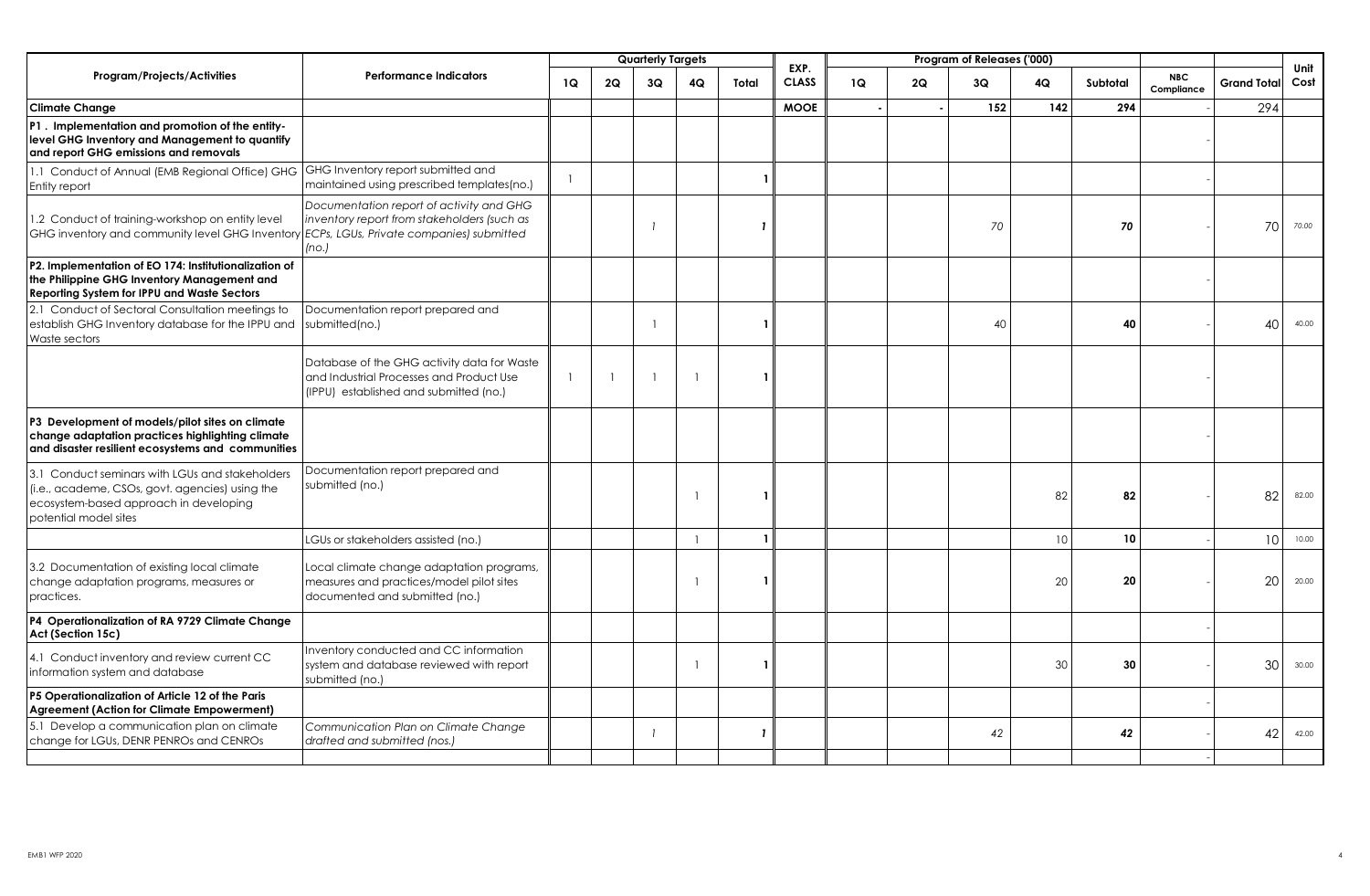|                                                                                                                           |                                                             |                 |                | <b>Quarterly Targets</b> |                 |                  |                      |                |                | Program of Releases ('000) |                |                  |                          |                    |              |
|---------------------------------------------------------------------------------------------------------------------------|-------------------------------------------------------------|-----------------|----------------|--------------------------|-----------------|------------------|----------------------|----------------|----------------|----------------------------|----------------|------------------|--------------------------|--------------------|--------------|
| Program/Projects/Activities                                                                                               | <b>Performance Indicators</b>                               | 1Q              | 2Q             | 3Q                       | 4Q              | Total            | EXP.<br><b>CLASS</b> | 1Q             | 2Q             | 3Q                         | 4Q             | Subtotal         | <b>NBC</b><br>Compliance | <b>Grand Total</b> | Unit<br>Cost |
| A.02.b Legal Services and Provision of Secretariat<br>Services to the Pollution Adjudication Board                        |                                                             |                 |                |                          |                 |                  |                      | 534            | 652            | 521                        | 678            | 2,385            |                          | 2,385              |              |
|                                                                                                                           |                                                             |                 |                |                          |                 |                  | <b>PS</b>            | 445            | 557            | 428                        | 586            | 2,016            |                          | 2,016              |              |
|                                                                                                                           |                                                             |                 |                |                          |                 |                  | <b>MOOE</b>          | 89             | 95             | 93                         | 92             | 369              |                          | 369                |              |
|                                                                                                                           |                                                             |                 |                |                          |                 |                  |                      |                |                |                            |                |                  |                          |                    |              |
| Adjudication of environmental/administrative cases                                                                        | Administrative cases acted upon                             | $\overline{1}$  |                |                          |                 | 4                |                      | $\overline{2}$ | $\overline{2}$ | $\overline{2}$             | $\overline{2}$ | 8                |                          | 8                  | 2.00         |
|                                                                                                                           | Environmental Complaints acted upon (no.)                   | $\overline{4}$  | $\overline{4}$ | $\overline{4}$           | $\overline{4}$  | 16               |                      | 8              | 8              | 8                          | 8              | 32               |                          | 32                 | 2.00         |
|                                                                                                                           | PAB cases reactivated (no.)                                 |                 |                |                          |                 |                  |                      |                |                |                            |                |                  |                          |                    |              |
| Monitoring of Firms Compliance to PAB<br>Orders/Resolutions                                                               | Firms monitored with report submitted (no.)                 | $\overline{1}$  |                |                          |                 | 4                |                      | 2              | 2              | $\overline{2}$             | $\overline{2}$ | 8                |                          | 8                  | 2.00         |
|                                                                                                                           | Pollution Cases Elevated to PAB (no.)                       |                 |                |                          |                 |                  |                      |                |                |                            |                | $\mathbf{1}$     |                          |                    | 1.00         |
|                                                                                                                           |                                                             |                 |                |                          |                 |                  |                      |                |                |                            |                |                  |                          |                    |              |
| Execution of PAB Resolutions and Orders                                                                                   | Resolution/order executed (no.)                             |                 |                |                          |                 | $\mathbf{2}$     |                      |                | $\overline{2}$ |                            | $\overline{2}$ | 4                |                          |                    | 2.00         |
|                                                                                                                           | Firms with Imposed Fines (PAB Resolution 2019-<br>01) (no.) | 10 <sup>°</sup> | 10             | 10 <sup>°</sup>          | 10              | 40               |                      | 5              | 5              | 5                          | 5              | 20               |                          | 20                 | 0.50         |
|                                                                                                                           |                                                             |                 |                |                          |                 |                  |                      |                |                |                            |                |                  |                          |                    |              |
| Review and assessment of<br>inspection/monitoring/survey reports of firms with<br>Environmental violations or complaints. | NOVs issued (no.)                                           | 52              | 56             | 56                       | 52              | 216              |                      |                |                |                            |                |                  |                          |                    |              |
| - RA 8749                                                                                                                 |                                                             | 24              | 26             | 26                       | 24              | 100              |                      | 24             | 26             | 26                         | 24             | 100              |                          | 100                | 1.00         |
| $-RA9275$                                                                                                                 |                                                             | 15              | 16             | 16                       | $\overline{15}$ | 62               |                      | 15             | 16             | 16                         | 15             | 62               |                          | 62                 | 1.00         |
| - PD 1586                                                                                                                 |                                                             | 6               | 6              | 6                        | 6               | 24               |                      | 6              | $\overline{6}$ | $\epsilon$                 | 6              | 24               |                          | 24                 | 1.00         |
| -RA 6969                                                                                                                  |                                                             | 6               | 6              | 6                        | 6               | 24               |                      | 6              | $\overline{6}$ | $\overline{6}$             | 6              | 24               |                          | 24                 | 1.00         |
| - Toxic Chem                                                                                                              |                                                             |                 |                |                          |                 |                  |                      |                |                |                            |                |                  |                          |                    |              |
| - Haz                                                                                                                     |                                                             | 6               | 6              | 6                        | 6               | 24               |                      |                |                |                            |                |                  |                          |                    |              |
| $-RA9003$                                                                                                                 |                                                             | $\mathbf{1}$    | $\overline{2}$ | $\overline{2}$           |                 | $\boldsymbol{6}$ |                      |                | $\overline{2}$ | $\overline{2}$             |                | $\boldsymbol{6}$ |                          | 6                  | 1.00         |
| ssuance of Resolutions/orders                                                                                             | Resolution/order issued (no.)                               | 20              | 20             | 20                       | 20              | 80               |                      | 20             | 20             | $\overline{20}$            | 20             | 80               |                          | 80                 | 1.00         |
| <b>A.03 OPERATIONS</b>                                                                                                    |                                                             |                 |                |                          |                 |                  |                      | 10,872         | 13,660         | 14,155                     | 19,740         | 58,427           | 4,573                    | 63,000             |              |
|                                                                                                                           |                                                             |                 |                |                          |                 |                  | <b>PS</b>            | 6,737          | 8,422          | 6,430                      | 8,931          | 30,520           |                          | 30,520             |              |
|                                                                                                                           |                                                             |                 |                |                          |                 |                  | <b>MOOE</b>          | 4,105          | 5,218          | 7,625                      | 10,699         | 27,647           | 4,533                    | 32,180             |              |
|                                                                                                                           |                                                             |                 |                |                          |                 |                  | DF                   | 30             | 20             | 100                        | 110            | 260              | 40                       | 300                |              |
|                                                                                                                           |                                                             |                 |                |                          |                 |                  |                      |                |                |                            |                |                  |                          |                    |              |
| A.03.a Environmental Assessment & Protection<br>Program                                                                   |                                                             |                 |                |                          |                 |                  |                      | 2,754          | 3,208          | 3,029                      | 4,039          | 13,030           | 197                      | 13,227             |              |
|                                                                                                                           |                                                             |                 |                |                          |                 |                  | <b>PS</b>            | 2,223          | 2,769          | 2,120                      | 2,938          | 10,050           |                          | 10,050             |              |
|                                                                                                                           |                                                             |                 |                |                          |                 |                  | <b>MOOE</b>          | 501            | 419            | 809                        | 991            | 2,720            | 157                      | 2,877              |              |
|                                                                                                                           |                                                             |                 |                |                          |                 |                  | DF                   | 30             | 20             | 100                        | 110            | 260              | 40                       | 300                |              |
|                                                                                                                           |                                                             |                 |                |                          |                 |                  |                      |                |                |                            |                |                  |                          |                    |              |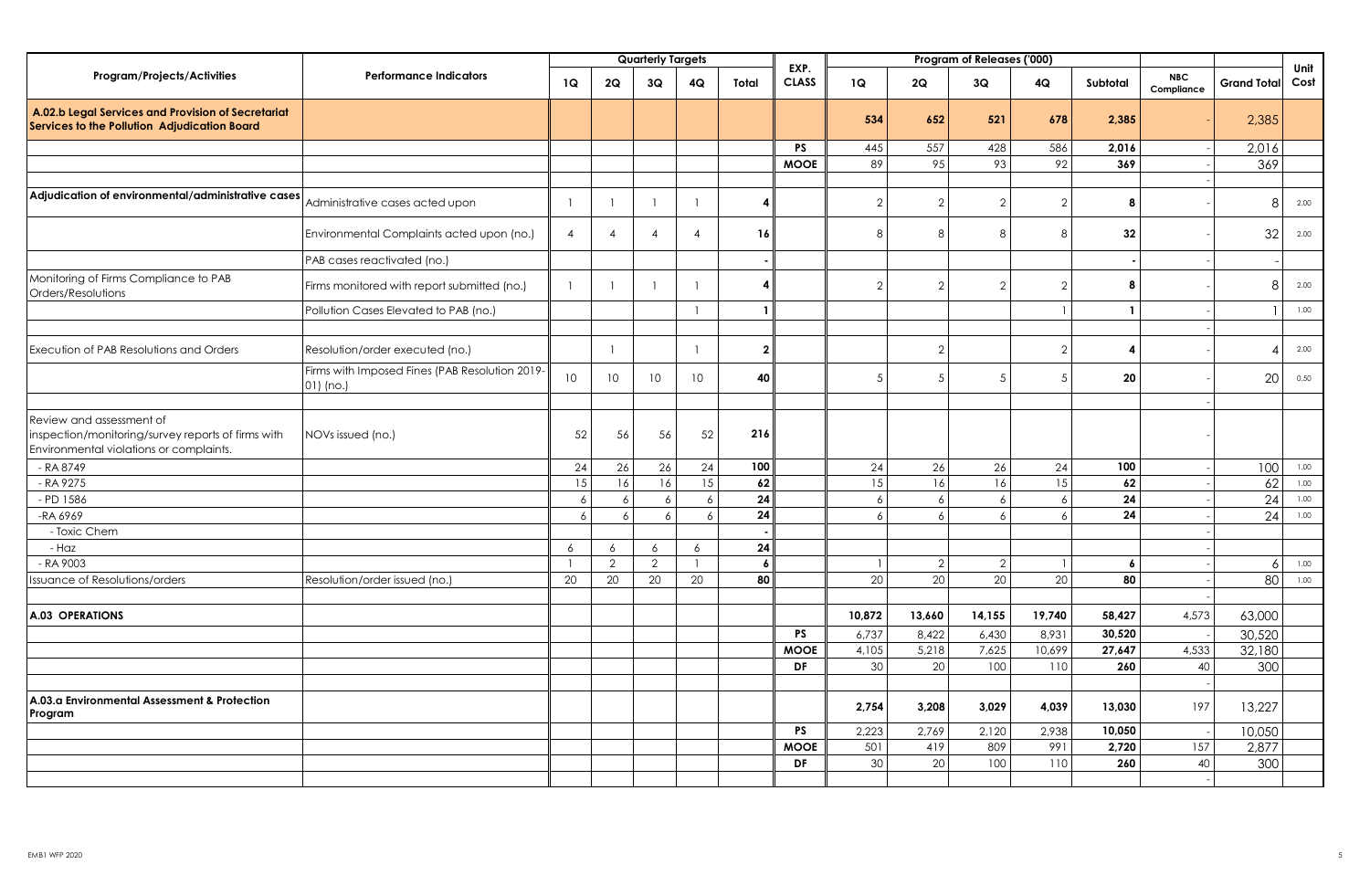|                                                                                                                                                                                                                                                                                                                                                                                                                                                                            |                                                                    |                |     | <b>Quarterly Targets</b> |                |       |                          |          |          | Program of Releases ('000) |           |            |                          |                    |              |
|----------------------------------------------------------------------------------------------------------------------------------------------------------------------------------------------------------------------------------------------------------------------------------------------------------------------------------------------------------------------------------------------------------------------------------------------------------------------------|--------------------------------------------------------------------|----------------|-----|--------------------------|----------------|-------|--------------------------|----------|----------|----------------------------|-----------|------------|--------------------------|--------------------|--------------|
| <b>Program/Projects/Activities</b>                                                                                                                                                                                                                                                                                                                                                                                                                                         | <b>Performance Indicators</b>                                      | 1Q             | 2Q  | 3Q                       | 4Q             | Total | EXP.<br><b>CLASS</b>     | 1Q       | 2Q       | 3Q                         | 4Q        | Subtotal   | <b>NBC</b><br>Compliance | <b>Grand Total</b> | Unit<br>Cost |
| A.03.a1 Environmental Pollution Research                                                                                                                                                                                                                                                                                                                                                                                                                                   |                                                                    |                |     |                          |                |       |                          | 578      | 653      | 765                        | 1,093     | 3,089      | 85                       | 3,174              |              |
|                                                                                                                                                                                                                                                                                                                                                                                                                                                                            |                                                                    |                |     |                          |                |       | <b>PS</b>                | 350      | 433      | 331                        | 464       | 1,578      |                          | 1,578              |              |
|                                                                                                                                                                                                                                                                                                                                                                                                                                                                            |                                                                    |                |     |                          |                |       | <b>MOOE</b>              | 228      | 220      | 434                        | 629       | 1,511      | 85                       | 1,596              |              |
| Implementation of the Environmental Laboratory                                                                                                                                                                                                                                                                                                                                                                                                                             |                                                                    |                |     |                          |                |       |                          |          |          |                            |           |            |                          |                    |              |
| Recognition(ELR)Scheme<br>-Laboratory Assessment (Level 2) and                                                                                                                                                                                                                                                                                                                                                                                                             | Laboratory assessed/monitored (no.)                                |                |     |                          |                |       |                          |          |          |                            |           |            |                          |                    |              |
| Monitoring & Re-Assessment of Lab. (M/R)                                                                                                                                                                                                                                                                                                                                                                                                                                   |                                                                    |                |     |                          |                |       |                          |          |          |                            |           |            | 20                       | 20                 | 0.00         |
| -Cross audit of EMB Labs                                                                                                                                                                                                                                                                                                                                                                                                                                                   | Report prepared (no.)                                              |                |     |                          |                |       |                          | 20       |          |                            |           | 20         |                          | 20                 | 20.00        |
|                                                                                                                                                                                                                                                                                                                                                                                                                                                                            |                                                                    |                |     |                          |                |       |                          |          |          |                            |           |            |                          |                    |              |
| Analysis of Samples                                                                                                                                                                                                                                                                                                                                                                                                                                                        | Samples analyzed (no.)                                             | 250            | 84  | 250                      | 250            | 834   |                          | 50       | 50       | 50                         | 50        | 200        |                          | 200                | 0.24         |
|                                                                                                                                                                                                                                                                                                                                                                                                                                                                            | Results of samples determinations reported<br>(no.)                | 1250           | 416 | 1250                     | 1250           | 4,166 |                          | 150      | 150      | 250                        | 250       | 800        |                          | 800                | 0.19         |
| Establishment of analytical capability required for<br>environmental quality and compliance monitoring<br>of the region                                                                                                                                                                                                                                                                                                                                                    | Parameters established (no.)                                       |                |     |                          | 2              |       |                          |          |          | 10                         | 20        | 30         |                          | 30                 | 10.00        |
| Upgrading of Laboratory facilities (DAO 98-63 & ISO<br>17025)                                                                                                                                                                                                                                                                                                                                                                                                              | Facilities upgraded (no.)                                          |                |     |                          |                |       |                          |          |          |                            |           |            |                          |                    |              |
| Preparation of Quality System (QS) documents                                                                                                                                                                                                                                                                                                                                                                                                                               | QS documentation prepared (no.)                                    | $\overline{2}$ | .5  |                          |                | 9     |                          | 8        | 20       | $\overline{4}$             |           | 36         |                          | 36                 | 4.00         |
| Calibration/Maintenance of Laboratory equipment                                                                                                                                                                                                                                                                                                                                                                                                                            | Lab equipment calibrated/maintained (no.)                          |                |     | 15                       | 35             | 50    |                          |          |          | 120                        | 280       | 400        |                          | 400                | 8.00         |
| Attendance/Participation to<br>Training/Workshop/Proficiency Testing Exercises                                                                                                                                                                                                                                                                                                                                                                                             |                                                                    |                |     |                          |                |       |                          |          |          |                            |           |            |                          |                    |              |
| - Interlab comparison exercise/Lab equipment<br>calibration workshop, etc.                                                                                                                                                                                                                                                                                                                                                                                                 | staff trained (no.)                                                |                |     |                          |                |       |                          |          |          |                            |           |            | 45                       | 45                 |              |
| - Proficiency testing exercise                                                                                                                                                                                                                                                                                                                                                                                                                                             | parameters testing exercises participated (no.)                    |                |     |                          | 5              | 5     |                          |          |          |                            | 25        | 25         |                          | 25                 | 5.00         |
| - Training from other DENR Offices and other<br>agency                                                                                                                                                                                                                                                                                                                                                                                                                     | staff trained (no.)                                                |                |     |                          |                |       |                          |          |          |                            |           |            | 20                       | 20                 |              |
|                                                                                                                                                                                                                                                                                                                                                                                                                                                                            |                                                                    |                |     |                          |                |       |                          |          |          |                            |           |            |                          |                    |              |
| A.03.a2 Environmental Education and Partnership Building                                                                                                                                                                                                                                                                                                                                                                                                                   |                                                                    |                |     |                          |                |       |                          | 202      | 188      | 308                        | 358       | 1,056      | 70                       | 1,126              |              |
|                                                                                                                                                                                                                                                                                                                                                                                                                                                                            |                                                                    |                |     |                          |                |       | <b>PS</b><br><b>MOOE</b> | 107      | 132      | 101<br>107                 | 4 <br>107 | 481<br>315 | 30                       | 481                |              |
|                                                                                                                                                                                                                                                                                                                                                                                                                                                                            |                                                                    |                |     |                          |                |       | DF                       | 65<br>30 | 36<br>20 | 100                        | 110       | 260        | 40                       | 345<br>300         |              |
| Implementation<br>of<br>the<br>Phased<br>National                                                                                                                                                                                                                                                                                                                                                                                                                          |                                                                    |                |     |                          |                |       |                          |          |          |                            |           |            |                          |                    |              |
| <b>Environmental Education Action Plan</b>                                                                                                                                                                                                                                                                                                                                                                                                                                 |                                                                    |                |     |                          |                |       |                          |          |          |                            |           |            |                          |                    |              |
| I.Environmental Education in the Non-formal Sector                                                                                                                                                                                                                                                                                                                                                                                                                         | Multi-stakeholder Events conducted with<br>reports submitted (no.) | 2              | 2   | 3                        | $\overline{4}$ | 11    | DF                       | 30       | 20       | 100                        | 110       | 260        | 40                       | 300                |              |
| -Conduct of special events for the national environmental<br>celebrations (Zero Waste Month, World Water Day/Philippine<br>Water Week, Earth Day/Earth Month, World Environment<br>Day/Environment Month, National Clean Up Month,<br>International Day for the Preservation of the Ozone Layer,<br>World Environmental Health Day, International Lead Poisoning<br>Prevention Week, Clean Air Month, Climate Change<br>Consciousness Week, Environmental Awareness Month) |                                                                    |                |     |                          |                |       |                          | 35       | 35       | 35                         | 35        | 140        | (140)                    |                    |              |
| - Production and dissemination of localized IEC<br><b>Materials</b>                                                                                                                                                                                                                                                                                                                                                                                                        | IEC materials prepared (no.)                                       |                |     |                          |                | 3     |                          |          |          |                            |           |            |                          |                    |              |
|                                                                                                                                                                                                                                                                                                                                                                                                                                                                            | Copies produced and disseminated (no.)                             |                |     |                          |                |       |                          |          |          |                            |           |            | 160                      | 160                |              |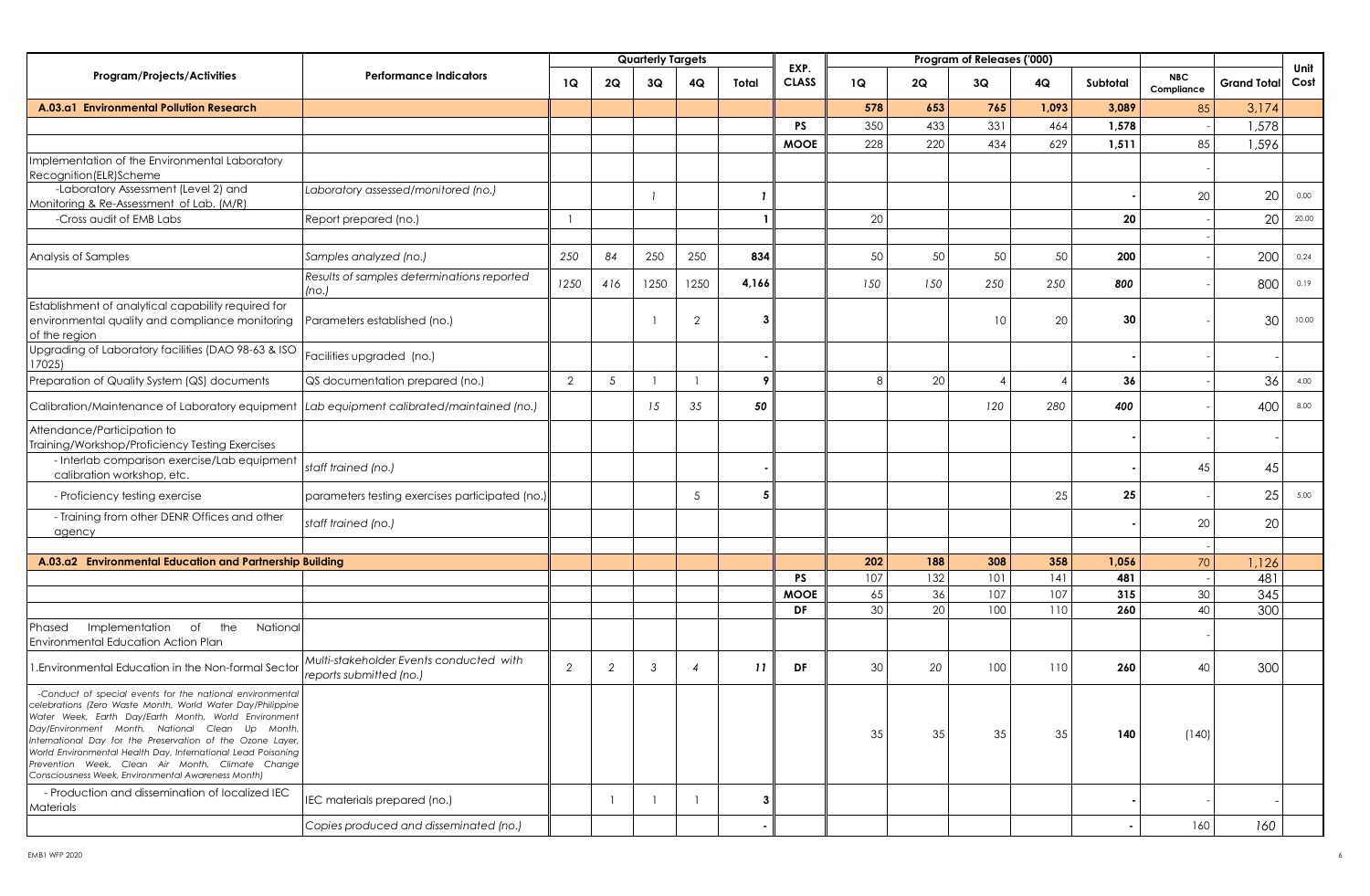|                                                                                                                                                                                                                                                                                                                                      |                                                                         |                  |                | <b>Quarterly Targets</b> |                  |                |                      |           |               | Program of Releases ('000) |                |              |                          |                    |              |
|--------------------------------------------------------------------------------------------------------------------------------------------------------------------------------------------------------------------------------------------------------------------------------------------------------------------------------------|-------------------------------------------------------------------------|------------------|----------------|--------------------------|------------------|----------------|----------------------|-----------|---------------|----------------------------|----------------|--------------|--------------------------|--------------------|--------------|
| Program/Projects/Activities                                                                                                                                                                                                                                                                                                          | <b>Performance Indicators</b>                                           | 1Q               | 2Q             | 3Q                       | 4Q               | Total          | EXP.<br><b>CLASS</b> | <b>1Q</b> | 2Q            | 3Q                         | 4Q             | Subtotal     | <b>NBC</b><br>Compliance | <b>Grand Total</b> | Unit<br>Cost |
| 2. Environmental Education in the Formal Sector                                                                                                                                                                                                                                                                                      |                                                                         |                  |                |                          |                  |                |                      |           |               |                            |                |              |                          |                    |              |
| Promotion and Strengthening of the Regional<br>Search for Sustainable and Eco-friendly Schools                                                                                                                                                                                                                                       |                                                                         |                  |                |                          |                  |                |                      |           |               |                            |                |              |                          |                    |              |
| -School caravan                                                                                                                                                                                                                                                                                                                      | Lectures/IEC Campaign/mentored schools<br>toward eco-friendliness (no.) | $\mathcal{S}$    |                |                          |                  | 4              |                      | 30        |               |                            |                | 30           | 30                       | 60                 | 7.50         |
| 3. Networking, Collaboration and Communication                                                                                                                                                                                                                                                                                       |                                                                         |                  |                |                          |                  |                |                      |           |               |                            |                |              |                          |                    |              |
| -Convening of Regional Inter-Agency Commitee   Partnership Meetings Conducted with DepEd,<br>on Environmental Education (RA 9512) with CHED, TESDA, strategic educator's networks,<br>DepEd, CHED, TESDA, strategic educators' and other member-institutions of R.A 5912<br>networks, and other member-institutions of RA 9512 (no.) |                                                                         |                  |                |                          |                  | $\overline{2}$ |                      |           |               | 30                         | 30             | 60           | (30)                     | 30                 | 30.00        |
| - Youth involvement in Environmental Protection Youth activities conducted (no.)                                                                                                                                                                                                                                                     |                                                                         |                  |                |                          |                  | $\overline{2}$ |                      |           |               | 17                         | 17             | 34           | 10                       | 44                 | 17.00        |
| - Conduct of radio/TV<br>programs/guestings/podcast                                                                                                                                                                                                                                                                                  | Radio/TV guestings/podcast conducted (no.)                              |                  |                | 2                        | 2                | 4              |                      |           |               | 25                         | 25             | 50           |                          | 50                 | 12.50        |
| -Submission of photo releases to EMB Central<br>Office for EMB Website                                                                                                                                                                                                                                                               | Photo releases submitted (no.)                                          | 9                | $\mathsf{Q}$   | 9                        | 9                | 36             |                      |           |               |                            |                |              |                          |                    |              |
| -Updating and Maintenance of Regional<br>Facebook Page                                                                                                                                                                                                                                                                               | Regional Facebook page<br>maintained/updated (no.)                      | 30               | 30             | 30                       | 30               | 120            |                      |           |               |                            |                |              |                          |                    |              |
| 4. Preparation of Annual Regional State of Brown 2019 Regional State of Brown Environment<br><b>Environment Report</b>                                                                                                                                                                                                               | Report prepared and submitted (no.)                                     |                  |                |                          |                  |                |                      |           |               |                            |                |              |                          |                    | 1.00         |
| 5. Conduct of communication evaluation of IEC<br>intervention                                                                                                                                                                                                                                                                        | Accomplished survey forms submitted with<br>statiscal tabulation (no.)  | 50               | 50             | 50                       | 50               | 200            |                      |           |               |                            |                |              |                          |                    |              |
|                                                                                                                                                                                                                                                                                                                                      |                                                                         |                  |                |                          |                  |                |                      |           |               |                            |                |              |                          |                    |              |
| A.03.a3 Environmental Impact Assessment                                                                                                                                                                                                                                                                                              |                                                                         |                  |                |                          |                  |                |                      | 1,974     | 2,367         | 1,956                      | 2,588          | 8,885        | 42                       | 8,927              |              |
|                                                                                                                                                                                                                                                                                                                                      |                                                                         |                  |                |                          |                  |                | <b>PS</b>            | 1,766     | 2,204         | 1,688                      | 2,333          | 7,991        |                          | 7,991              |              |
|                                                                                                                                                                                                                                                                                                                                      |                                                                         |                  |                |                          |                  |                | <b>MOOE</b>          | 208       | 163           | 268                        | 255            | 894          | 42                       | 936                | 894.00       |
| <b>CLEARANCE AND PERMITTING</b>                                                                                                                                                                                                                                                                                                      |                                                                         |                  |                |                          |                  |                |                      |           |               |                            |                |              |                          |                    |              |
| <b>Issuance of ECC</b>                                                                                                                                                                                                                                                                                                               | ECC issued (no.)                                                        | 65               | 80             | 80                       | 65               | 290            |                      | 13        | 16            | 16                         | 13             | 58           |                          | 58                 | 0.20         |
|                                                                                                                                                                                                                                                                                                                                      | CNC issued (no.)                                                        | 80               | 80             | 80                       | 80               | 320            |                      | 16        | 16            | 16                         | 16             | 64           |                          | 64                 | 0.20         |
| <b>MONITORING AND ENFORCEMENT</b>                                                                                                                                                                                                                                                                                                    |                                                                         |                  |                |                          |                  |                |                      |           |               |                            |                |              |                          |                    |              |
| Monitoring of ECC Projects in compliance with ECC<br>conditions and EMP                                                                                                                                                                                                                                                              | ECPs monitored with reports submitted (no.)                             | 12               |                |                          |                  | 12             |                      |           |               |                            |                |              |                          |                    |              |
|                                                                                                                                                                                                                                                                                                                                      | - Fund 101                                                              |                  |                |                          |                  |                |                      |           |               |                            |                |              |                          |                    |              |
|                                                                                                                                                                                                                                                                                                                                      | - ERF                                                                   | 12               |                |                          |                  | 12             |                      |           | Charge to ERF |                            |                |              |                          |                    |              |
| Site Validation of ECPs                                                                                                                                                                                                                                                                                                              | ECPs validated with report submitted (no.)                              |                  |                |                          |                  |                |                      |           |               |                            | $\overline{2}$ | $\mathbf{2}$ |                          | 2                  | 2.00         |
|                                                                                                                                                                                                                                                                                                                                      | Non-ECPs monitored with reports submitted<br>(no.)                      | 63               | 67             | 66                       | 63               | 259            |                      | 100       | 71            | 103                        | 101            | 375          | 14                       | 389                | 1.45         |
|                                                                                                                                                                                                                                                                                                                                      | - # of projects for site monitoring                                     | 63               | 67             | 66                       | 63               | 259            |                      |           |               |                            |                |              |                          |                    |              |
|                                                                                                                                                                                                                                                                                                                                      | Regional Office/ La Union                                               | 45               | 46             | 45                       | 45               | 181            |                      |           |               |                            |                |              |                          |                    |              |
|                                                                                                                                                                                                                                                                                                                                      | <b>PEMU Ilocos Norte</b>                                                | $\boldsymbol{6}$ | $\overline{7}$ | $\overline{7}$           | $\boldsymbol{6}$ | 26             |                      |           |               |                            |                |              |                          |                    |              |
|                                                                                                                                                                                                                                                                                                                                      | <b>PEMU Ilocos Sur</b>                                                  | $\epsilon$       | $\overline{7}$ | $\overline{7}$           | 6                | 26             |                      |           |               |                            |                |              |                          |                    |              |
|                                                                                                                                                                                                                                                                                                                                      | <b>PEMU Pangasinan</b>                                                  | 6                | $\overline{7}$ | $\overline{7}$           | 6                | 26             |                      |           |               |                            |                |              |                          |                    |              |
|                                                                                                                                                                                                                                                                                                                                      | - # of projects for table monitoring                                    |                  |                |                          |                  |                |                      |           |               |                            |                |              |                          |                    |              |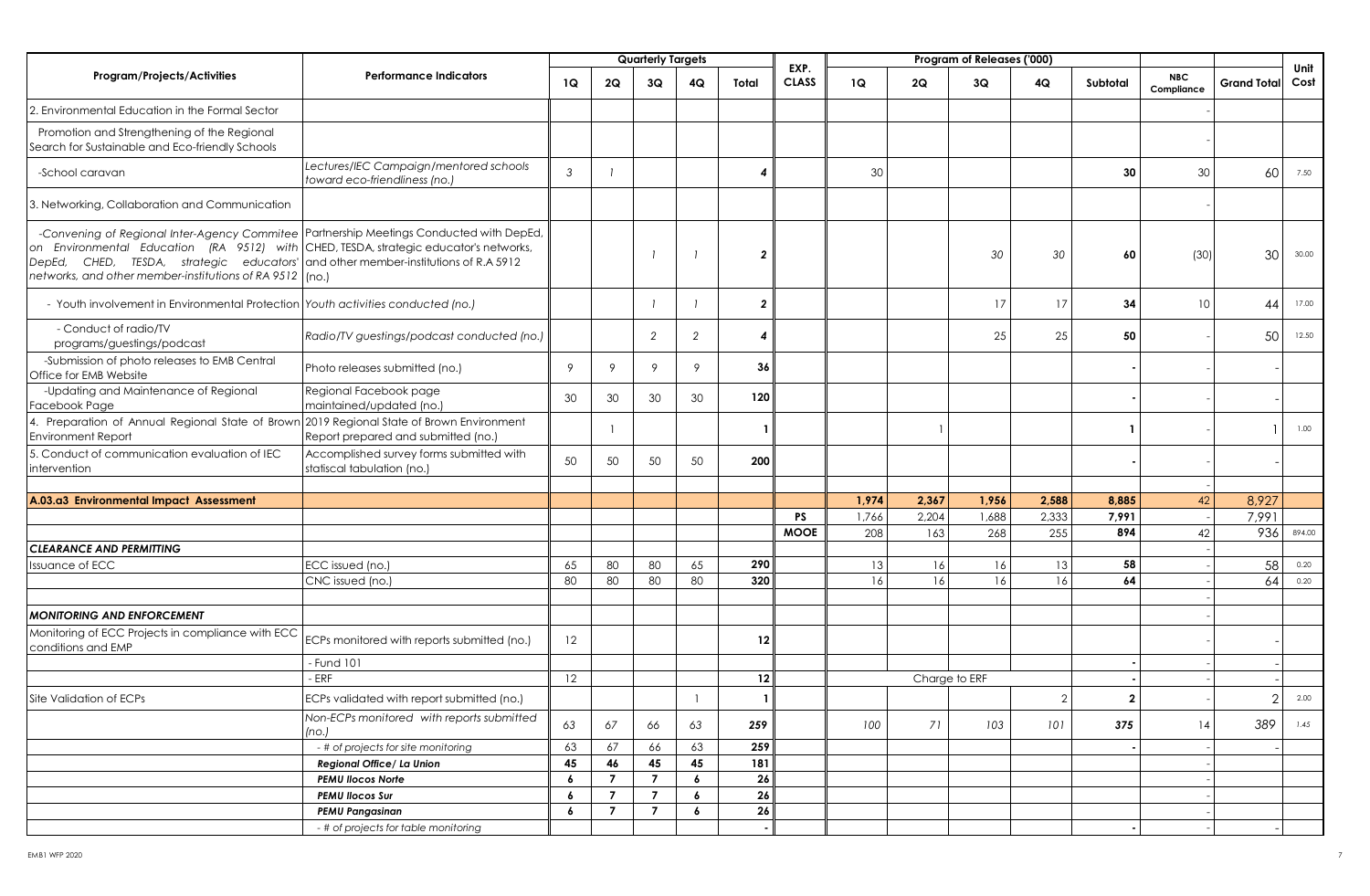|                                                            |                                                |                |                | <b>Quarterly Targets</b> |                          |                  |                      |       |                | Program of Releases ('000) |               |          |                          |                    |              |
|------------------------------------------------------------|------------------------------------------------|----------------|----------------|--------------------------|--------------------------|------------------|----------------------|-------|----------------|----------------------------|---------------|----------|--------------------------|--------------------|--------------|
| <b>Program/Projects/Activities</b>                         | <b>Performance Indicators</b>                  | 1Q             | 2Q             | 3Q                       | 4Q                       | Total            | EXP.<br><b>CLASS</b> | 1Q    | 2Q             | 3Q                         | 4Q            | Subtotal | <b>NBC</b><br>Compliance | <b>Grand Total</b> | Unit<br>Cost |
|                                                            |                                                |                |                |                          |                          |                  |                      |       |                |                            |               |          |                          |                    |              |
| Identification/Survey of projects operating without<br>ECC | Projects surveyed with reports submitted (no.) | 17             | 17             | 17                       | 17                       | 68               |                      |       |                |                            |               |          |                          |                    |              |
|                                                            | - Fund 101                                     | 9              | 8              | 9                        | 8                        | 34               |                      | 18    | 18             | 28                         | 26            | 90       | (22)                     | 68                 | 2.65         |
|                                                            | Regional Office/ La Union                      | $\overline{4}$ | 4              | $\overline{4}$           | $\overline{4}$           | 16               |                      |       |                |                            |               |          |                          |                    |              |
|                                                            | <b>PEMU Ilocos Norte</b>                       | $\overline{2}$ |                | $\overline{2}$           | $\mathbf{1}$             | 6                |                      |       |                |                            |               |          |                          |                    |              |
|                                                            | <b>PEMU Ilocos Sur</b>                         | - 7            | $\overline{2}$ |                          | $\overline{2}$           | 6                |                      |       |                |                            |               |          |                          |                    |              |
|                                                            | <b>PEMU Pangasinan</b>                         | $\overline{2}$ | - 1            | $\overline{2}$           | $\mathbf{1}$             | $\boldsymbol{6}$ |                      |       |                |                            |               |          |                          |                    |              |
|                                                            |                                                |                |                |                          |                          |                  |                      |       |                |                            |               |          |                          |                    |              |
|                                                            | - ERF                                          | 8              | 9              | 8                        | 9                        | 34               |                      |       |                |                            |               |          |                          |                    |              |
|                                                            | Regional Office/ La Union                      | 4              | 4              | $\overline{4}$           | $\boldsymbol{4}$         | 16               |                      |       |                |                            |               |          |                          |                    |              |
|                                                            | <b>PEMU Ilocos Norte</b>                       |                | $\overline{2}$ |                          | $\overline{2}$           | 6                |                      |       |                | Charge to ERF              |               |          |                          |                    |              |
|                                                            | <b>PEMU Ilocos Sur</b>                         | $\overline{2}$ | - 1            | $\overline{2}$           | $\mathbf{1}$             | 6                |                      |       |                |                            |               |          |                          |                    |              |
|                                                            | <b>PEMU Pangasinan</b>                         | $\mathbf{I}$   | $\overline{2}$ |                          | $\overline{2}$           | 6                |                      |       |                |                            |               |          |                          |                    |              |
|                                                            |                                                |                |                |                          |                          |                  |                      |       |                |                            | $\mathcal{P}$ |          |                          |                    |              |
| Validation of CNC                                          | CNC validated with report submitted (no.)      |                |                |                          | $\overline{1}$           | $\mathbf{2}$     |                      |       | $\overline{2}$ |                            |               | 4        |                          |                    | 2.00         |
|                                                            |                                                |                |                |                          |                          |                  |                      |       |                |                            |               |          |                          |                    |              |
| <b>SUPPORT ACTIVITIES</b>                                  |                                                |                |                |                          |                          |                  |                      |       |                |                            |               |          |                          |                    |              |
| Orientation on EIA Stakeholders                            | Stakeholders trained (no.) (LGUs, GAs, NGAs)   |                |                |                          |                          |                  |                      |       |                |                            |               |          | 50                       | 50                 |              |
| Updating of EIA database                                   | EIA-IS database updated                        | $\overline{1}$ |                |                          | $\overline{\phantom{a}}$ |                  |                      |       |                |                            |               |          |                          |                    |              |
| Preparation of EIA Annual Report                           | Annual Report prepared and submitted (no.)     | $\mathbf{1}$   |                |                          |                          |                  |                      |       |                |                            |               |          |                          |                    | 1.00         |
|                                                            |                                                |                |                |                          |                          |                  |                      | 60    |                | 105                        |               | 300      |                          |                    |              |
| <b>Mandatory Impositions</b>                               |                                                |                |                |                          |                          |                  | <b>MOOE</b>          | 60    | 40             | 105                        | 95<br>95      | 300      |                          | 300<br>300         |              |
| Support to FAD                                             |                                                |                |                |                          |                          |                  |                      |       | 40             |                            |               |          |                          |                    |              |
| A.03.b Environmental Regulations and Pollution             |                                                |                |                |                          |                          |                  |                      |       |                |                            |               |          |                          |                    |              |
| Control                                                    |                                                |                |                |                          |                          |                  |                      | 8,118 | 10,452         | 11,126                     | 15,701        | 45,397   | 4,376                    | 49,773             |              |
|                                                            |                                                |                |                |                          |                          |                  | <b>PS</b>            | 4,514 | 5,653          | 4,310                      | 5,993         | 20,470   |                          | 20,470             |              |
|                                                            |                                                |                |                |                          |                          |                  | <b>MOOE</b>          | 3,604 | 4,799          | 6,816                      | 9,708         | 24,927   | 4,376                    | 29,303             |              |
|                                                            |                                                |                |                |                          |                          |                  |                      |       |                |                            |               |          |                          |                    |              |
| A.03.b1 Implementation of Clean Air Regulations            |                                                |                |                |                          |                          |                  |                      | 3,280 | 5,132          | 3,635                      | 5,252         | 17,299   | 177                      | 17,476             |              |
|                                                            |                                                |                |                |                          |                          |                  | <b>PS</b>            | 2,477 | 3,118          | 2,375                      | 3,288         | 11,258   |                          | 11,258             |              |
|                                                            |                                                |                |                |                          |                          |                  | <b>MOOE</b>          | 803   | 2,014          | 1,260                      | 1,964         | 6,041    | 177                      | 6,218              |              |
| Clean Air Program                                          |                                                |                |                |                          |                          |                  | <b>MOOE</b>          | 753   | 2,014          | 1,135                      | 1,789         | 5,691    | 177                      |                    |              |
|                                                            |                                                |                |                |                          |                          |                  |                      |       |                |                            |               |          |                          | 5,868              |              |
| <b>CLEARANCE AND PERMITTING</b>                            |                                                |                |                |                          |                          |                  |                      |       |                |                            |               |          |                          |                    |              |
| Issuance of Permit to Operate                              | Permit To Operate Issued (no.)                 | 60             | 100            | $100\,$                  | 60                       | 320              |                      | 80    | 80             | 100                        | 60            | 320      |                          | 320                | 1.00         |
|                                                            | -New                                           | 25             | 40             | 40                       | 25                       | 130              |                      |       |                |                            |               |          |                          |                    |              |
|                                                            | -Renewal                                       | 35             | 60             | 60                       | 35                       | 190              |                      |       |                |                            |               |          |                          |                    |              |
| Updating of Industrial Database                            | Database updated (no)                          |                |                |                          |                          |                  |                      |       |                |                            |               |          |                          |                    |              |
|                                                            |                                                |                |                |                          |                          |                  |                      |       |                |                            |               |          |                          |                    |              |
| Evaluation and Approval of Test Plan                       | Test Plan Evaluated and Approved (no.)         | 6              | 2              | $\mathcal{S}$            | $\mathfrak{Z}$           | 14               |                      | 3     | $\mathbf{3}$   | $\ensuremath{\mathsf{3}}$  | 3             | 12       |                          | 12                 | 0.86         |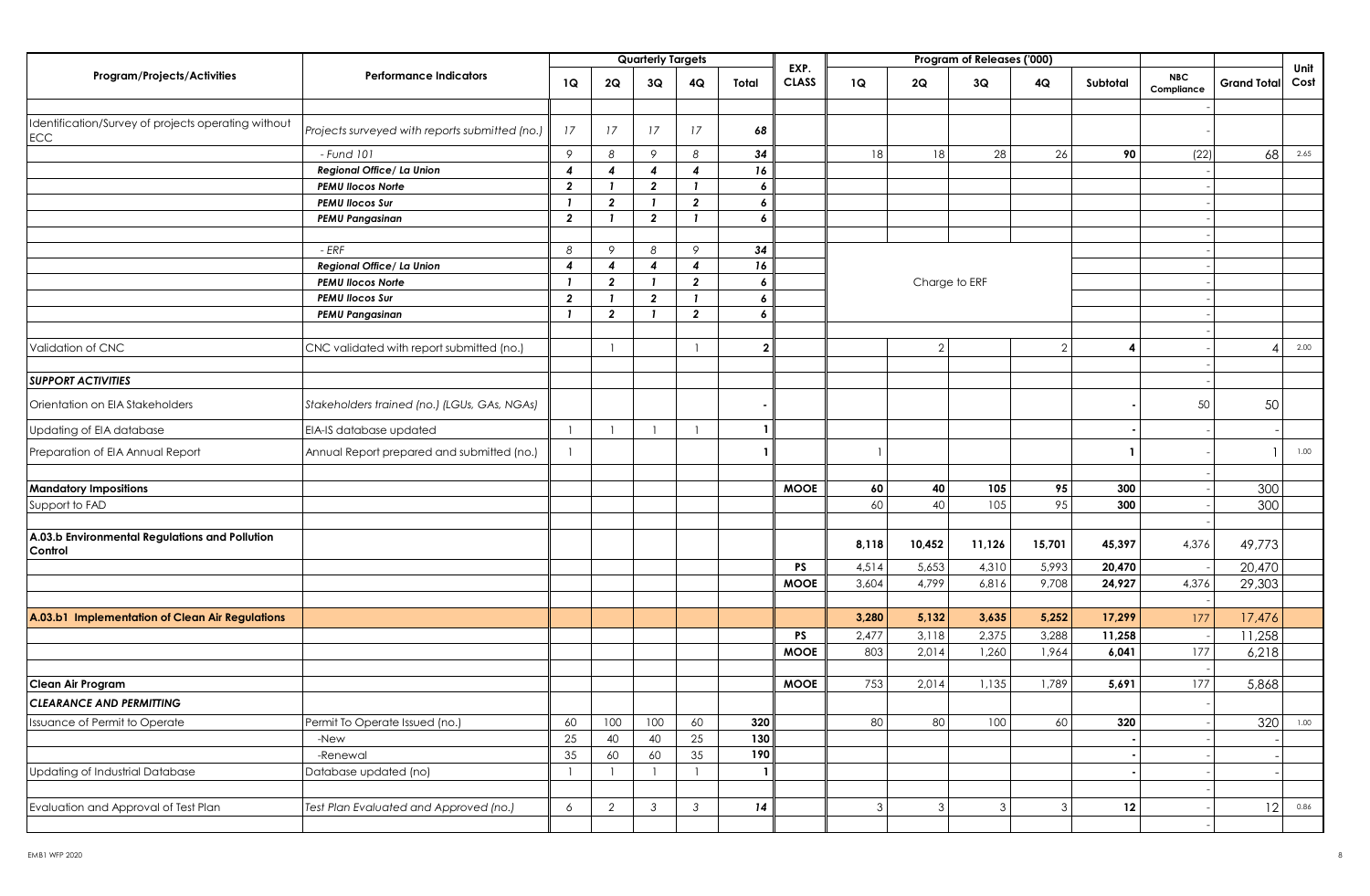|                                                                                                                    |                                                                                                                  |                |    | <b>Quarterly Targets</b> |    |                |                      |     |     | Program of Releases ('000) |     |          |                          |                    |              |
|--------------------------------------------------------------------------------------------------------------------|------------------------------------------------------------------------------------------------------------------|----------------|----|--------------------------|----|----------------|----------------------|-----|-----|----------------------------|-----|----------|--------------------------|--------------------|--------------|
| Program/Projects/Activities                                                                                        | <b>Performance Indicators</b>                                                                                    | 1Q             | 2Q | 3Q                       | 4Q | Total          | EXP.<br><b>CLASS</b> | 1Q  | 2Q  | 3Q                         | 4Q  | Subtotal | <b>NBC</b><br>Compliance | <b>Grand Total</b> | Unit<br>Cost |
| <b>MONITORING AND ENFORCEMENT</b>                                                                                  |                                                                                                                  |                |    |                          |    |                |                      |     |     |                            |     |          |                          |                    |              |
| Ambient Air Quality Monitoring                                                                                     | Air Quality Assessment Report submitted (no.)                                                                    | 2              |    |                          |    | 5 <sub>5</sub> |                      |     |     |                            |     |          |                          |                    |              |
|                                                                                                                    | -quarterly                                                                                                       |                |    |                          |    | 4              |                      |     |     |                            |     |          |                          |                    |              |
|                                                                                                                    | -annual                                                                                                          |                |    |                          |    |                |                      |     |     |                            |     |          |                          |                    |              |
|                                                                                                                    | Air Quality Sampling Station Operated and<br>Maintained (automatic and/or manual) with<br>report submitted (no.) | 6              | 6  | 6                        | 6  | 6              |                      | 317 | 220 | 370                        | 369 | 1,276    |                          | 1,276              |              |
|                                                                                                                    | Air Quality Sampling Station Upgraded<br>(automatic and/or manual) with report<br>submitted (no.)                |                | 3  |                          |    | 3              |                      |     | 930 |                            |     | 930      |                          | 930                |              |
|                                                                                                                    | AQM Equipment Calibrated with certificate<br>(no.)                                                               | 6              |    |                          |    | 6              |                      |     | 546 |                            |     | 546      |                          | 546                |              |
|                                                                                                                    | -PM10 (manual)                                                                                                   | $\mathbf{3}$   |    |                          |    | 3              |                      |     | 136 |                            |     | 136      |                          | 136                |              |
|                                                                                                                    | -PM10/2.5 (automatic/manual)                                                                                     |                |    |                          |    |                |                      |     | 90  |                            |     | 90       |                          | 90                 |              |
|                                                                                                                    | -Gaseous Parameters (automatic/manual)                                                                           | $\overline{2}$ |    |                          |    | $\overline{2}$ |                      |     | 320 |                            |     | 320      |                          | 320                |              |
|                                                                                                                    |                                                                                                                  |                |    |                          |    |                |                      |     |     |                            |     |          |                          |                    |              |
| Operationalization of Airshed                                                                                      | Airshed action plan updated and<br>implemented with report submitted (no.)                                       |                |    | $\mathbf{1}$             | -1 |                |                      |     |     | Charge to AQMF             |     |          |                          |                    |              |
| Updating of Emission Inventory                                                                                     | Emission Inventory (no.)                                                                                         | $\mathbf{1}$   |    | $\mathbf{1}$             |    |                |                      |     |     | Charge to AQMF             |     |          |                          |                    |              |
|                                                                                                                    | Emission Inventory within the Airshed<br>conducted with report prepared and<br>submitted (no.)                   |                |    | $\mathbf{1}$             |    |                |                      |     |     | Charge to AQMF             |     |          |                          |                    |              |
| Designation of Attainment/non-attainment Areas<br>within the Airshed                                               | Airshed dispersion modelling conducted                                                                           |                |    |                          |    |                |                      |     |     | 300                        | 900 | 1,200    |                          | 1,200              | 1200.00      |
|                                                                                                                    | Pre-Designation Activities Conducted and/or<br>Attainment/non-attainment areas endorsed<br>for designation (no.) |                |    |                          |    |                |                      |     |     |                            | 100 | 100      |                          | 100                | 100.00       |
| Policy/Progam/Project recommendation to GB                                                                         | Policy/Program/Project formulated with<br>approved resolutions (no.)                                             |                |    |                          |    | $\mathbf{2}$   |                      |     |     |                            |     |          |                          |                    |              |
| dentification of New Airshed                                                                                       | Report prepared and submitted (no.)                                                                              |                |    |                          |    |                |                      |     |     |                            |     |          |                          |                    |              |
| Assessment of Air Quality Management Fund<br>(AQMF) utilization                                                    | Quarterly physical and financial report<br>submitted (no.)                                                       |                |    |                          |    | 4              |                      |     |     | Charge to AQMF             |     |          |                          |                    |              |
|                                                                                                                    | Annual Airshed Status Report Prepared and<br>submitted (no.)                                                     |                |    |                          |    |                |                      |     |     | Charge to AQMF             |     |          |                          |                    |              |
|                                                                                                                    |                                                                                                                  |                |    |                          |    |                |                      |     |     |                            |     |          |                          |                    |              |
| dentification/survey of established firms/industries<br>and commercial establishments operating without<br>permits | Firms surveyed with reports submitted (no)                                                                       | 35             | 36 | 36                       | 36 | 143            |                      | 40  | 26  | 41                         | 41  | 148      | 15                       | 163                | 1.04         |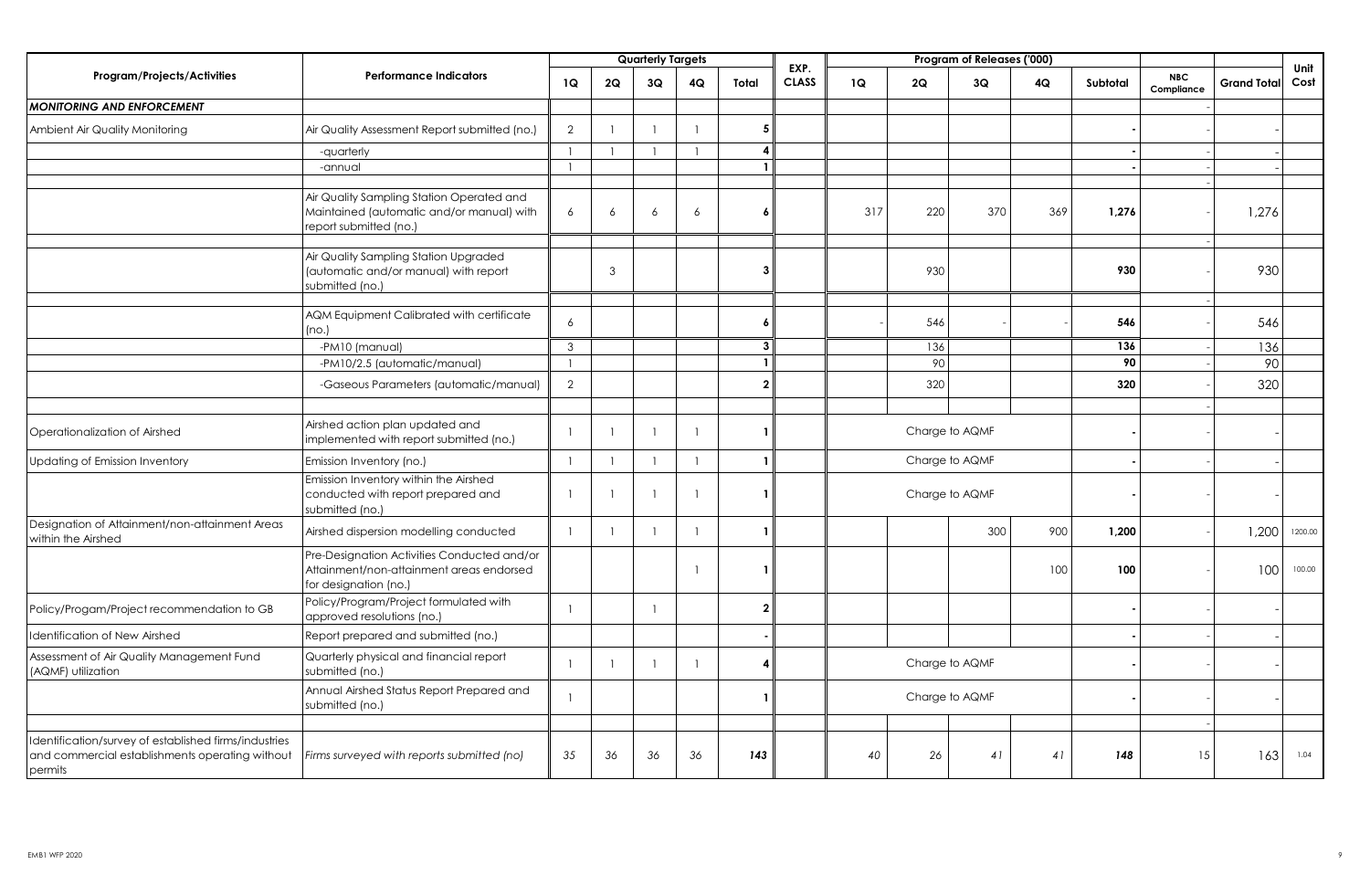|                                                                        |                                                                                                                 |                |                 | <b>Quarterly Targets</b> |                |                |                      |     |     | Program of Releases ('000) |                |                |                          |                    |              |
|------------------------------------------------------------------------|-----------------------------------------------------------------------------------------------------------------|----------------|-----------------|--------------------------|----------------|----------------|----------------------|-----|-----|----------------------------|----------------|----------------|--------------------------|--------------------|--------------|
| <b>Program/Projects/Activities</b>                                     | <b>Performance Indicators</b>                                                                                   | 1Q             | 2Q              | 3Q                       | 4Q             | Total          | EXP.<br><b>CLASS</b> | 1Q  | 2Q  | 3Q                         | 4Q             | Subtotal       | <b>NBC</b><br>Compliance | <b>Grand Total</b> | Unit<br>Cost |
|                                                                        | Regional Office/ La Union                                                                                       | 14             | 15              | 15                       | 15             | 59             |                      |     |     |                            |                |                |                          |                    |              |
|                                                                        | <b>PEMU Ilocos Norte</b>                                                                                        | $\overline{7}$ | $\overline{7}$  | $\overline{7}$           | $\overline{7}$ | 28             |                      |     |     |                            |                |                |                          |                    |              |
|                                                                        | <b>PEMU Ilocos Sur</b>                                                                                          | $\overline{7}$ | $\overline{7}$  | $\overline{7}$           | $\overline{7}$ | 28             |                      |     |     |                            |                |                |                          |                    |              |
|                                                                        | <b>PEMU Pangasinan</b>                                                                                          | $\overline{7}$ | $\overline{7}$  | $\overline{7}$           | $\overline{7}$ | 28             |                      |     |     |                            |                |                |                          |                    |              |
|                                                                        |                                                                                                                 |                |                 |                          |                |                |                      |     |     |                            |                |                |                          |                    |              |
| ndustrial Compliance Monitoring                                        | Firms monitored with report submitted (no.)                                                                     | 255            | 259             | 261                      | 257            | 1,032          |                      | 301 | 196 | 308                        | 303            | 1,108          | 112                      | 1,220              | 1.07         |
|                                                                        | - # of projects for site monitoring                                                                             | 255            | 259             | 261                      | 257            | 1,032          |                      |     |     |                            |                |                |                          |                    |              |
|                                                                        | Regional Office/ La Union                                                                                       | 180            | 181             | 183                      | 182            | 726            |                      |     |     |                            |                |                |                          |                    |              |
|                                                                        | <b>PEMU Ilocos Norte</b>                                                                                        | 25             | 26              | 26                       | 25             | 102            |                      |     |     |                            |                |                |                          |                    |              |
|                                                                        | <b>PEMU Ilocos Sur</b>                                                                                          | 25             | 26              | 26                       | 25             | 102            |                      |     |     |                            |                |                |                          |                    |              |
|                                                                        | <b>PEMU Pangasinan</b>                                                                                          | 25             | 26              | 26                       | 25             | 102            |                      |     |     |                            |                |                |                          |                    |              |
|                                                                        | - # of projects for table monitoring                                                                            |                |                 |                          |                |                |                      |     |     |                            |                |                |                          |                    |              |
|                                                                        |                                                                                                                 |                |                 |                          |                |                |                      |     |     |                            |                |                |                          |                    |              |
| CEMS and Regulatory Monitoring (Stack Sampling)                        | No. of Firms Compliant to Standards with<br>Report Submitted (no.)                                              | 6              | 6               | 6                        | 6              | 24             |                      |     |     |                            |                |                |                          |                    |              |
| RATA/RAA/CGA monitoring of firms with CEMS and<br><b>COMS</b>          | Firms with CEMS and COMS monitored (no.)                                                                        |                |                 |                          | $\overline{2}$ | $\overline{2}$ |                      |     |     |                            | $\overline{2}$ | $\overline{2}$ |                          | $\mathcal{P}$      | 1.00         |
|                                                                        | Firms with CEMS and COMS complied with<br>online submission based on DAO 2017-14 (no.)<br>(Team Energy, Holcim) | $\overline{2}$ | $\overline{2}$  | $\overline{2}$           | 2              | $\mathbf{2}$   |                      |     |     |                            |                | Δ              |                          |                    | 2.00         |
| Monitoring of Private Emission Testing Centers<br>(PETCs)              | PETCs Monitored with reports submitted (no.)                                                                    | 8              | 10 <sup>°</sup> | 10 <sup>°</sup>          | 8              | 36             |                      | 10  | 12  | 12                         | 10             | 44             |                          | 44                 | 1.22         |
|                                                                        |                                                                                                                 |                |                 |                          |                |                |                      |     |     |                            |                |                |                          |                    |              |
| <b>SUPPORT ACTIVITIES</b>                                              |                                                                                                                 |                |                 |                          |                |                |                      |     |     |                            |                |                |                          |                    |              |
| Updating of Air Quality Database                                       | Database updated and Data Management<br>with Report submitted (no.)                                             |                |                 |                          |                |                |                      |     |     |                            |                |                |                          |                    |              |
| Capacity Building for Air Quality Monitoring                           | Capacity Building/Training conducted (no.)                                                                      |                |                 |                          |                |                |                      |     |     |                            |                |                | 50                       | 50                 |              |
| Preparation of the Regional Annual Air Quality<br><b>Status Report</b> | Annual Regional Air Quality Status Report<br>Prepared and submitted (no.)                                       |                |                 |                          |                |                |                      |     |     |                            |                | - 1            |                          |                    | 1.00         |
|                                                                        |                                                                                                                 |                |                 |                          |                |                |                      |     |     |                            |                |                |                          |                    |              |
| <b>Mandatory Impositions</b>                                           |                                                                                                                 |                |                 |                          |                |                | <b>MOOE</b>          | 50  |     | 125                        | 175            | 350            |                          | 350                |              |
| Support to Planning (M & E)                                            |                                                                                                                 |                |                 |                          |                |                |                      | 50  |     |                            | 50             | 100            |                          | 100                |              |
| Support to Senior Citizen                                              |                                                                                                                 |                |                 |                          |                |                |                      |     |     | 75                         | 75             | 150            |                          | 150                |              |
| Support to ARTA                                                        |                                                                                                                 |                |                 |                          |                |                |                      |     |     | 50                         | 50             | 100            |                          | 100                |              |
|                                                                        |                                                                                                                 |                |                 |                          |                |                |                      |     |     |                            |                |                |                          |                    |              |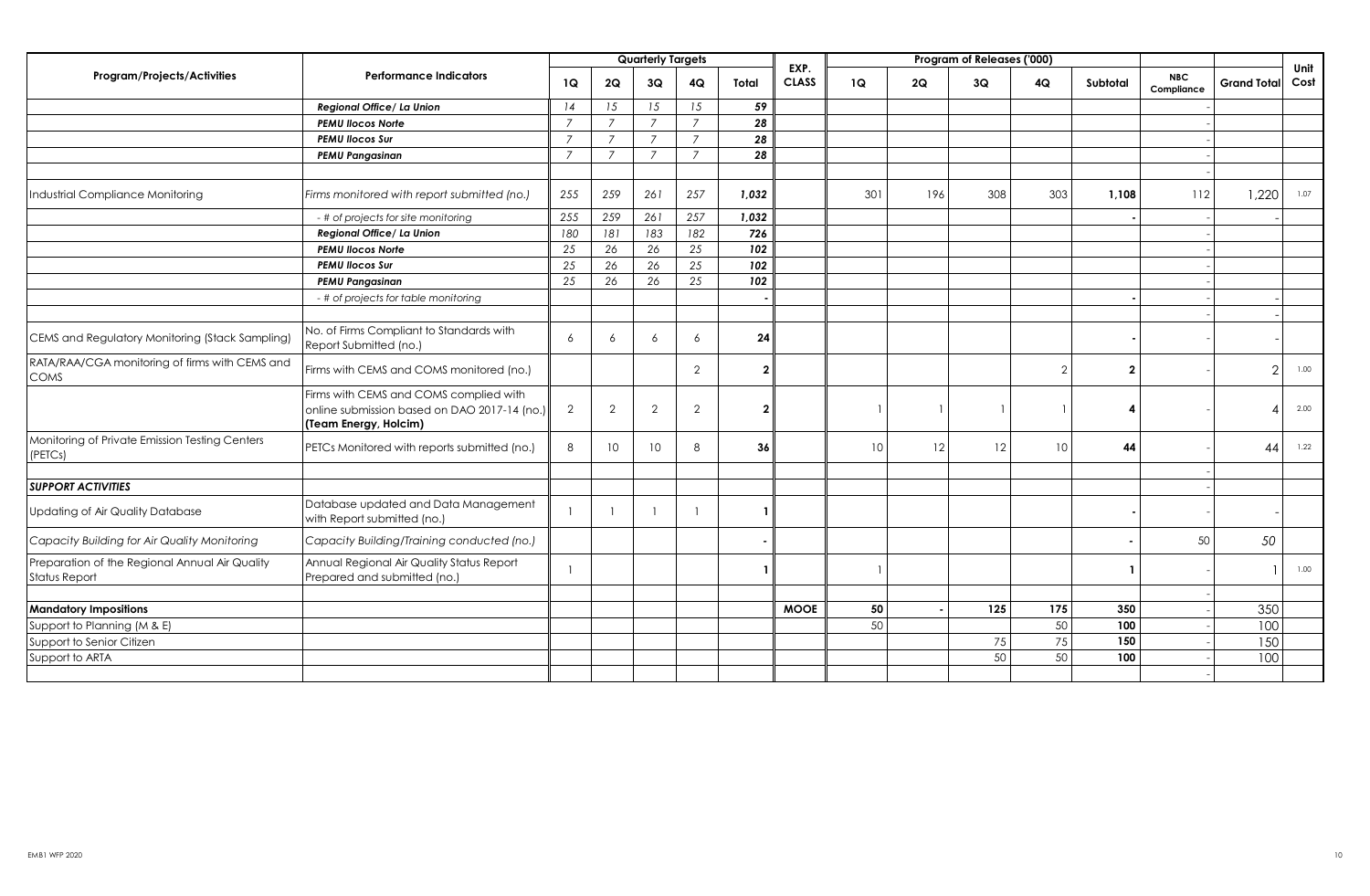|                                                              |                                                                                     |                 |                          | <b>Quarterly Targets</b> |                |                |                      |       |        | Program of Releases ('000) |       |          |                          |                    |              |
|--------------------------------------------------------------|-------------------------------------------------------------------------------------|-----------------|--------------------------|--------------------------|----------------|----------------|----------------------|-------|--------|----------------------------|-------|----------|--------------------------|--------------------|--------------|
| Program/Projects/Activities                                  | <b>Performance Indicators</b>                                                       | 1Q              | 2Q                       | 3Q                       | 4Q             | Total          | EXP.<br><b>CLASS</b> | 1Q    | 2Q     | 3Q                         | 4Q    | Subtotal | <b>NBC</b><br>Compliance | <b>Grand Total</b> | Unit<br>Cost |
| A.03.b2 Implementation of Clean Water Regulations            |                                                                                     |                 |                          |                          |                |                |                      | 2,786 | 2.822  | 4,032                      | 4,861 | 14,501   | 567                      | 15,068             |              |
|                                                              |                                                                                     |                 |                          |                          |                |                | <b>PS</b>            | 1,281 | 1,592  | 1,216                      | 1,702 | 5,791    |                          | 5,791              |              |
|                                                              |                                                                                     |                 |                          |                          |                |                | <b>MOOE</b>          | 1,505 | 1,230  | 2,816                      | 3,159 | 8,710    | 567                      | 9,277              |              |
|                                                              |                                                                                     |                 |                          |                          |                |                |                      |       |        |                            |       |          |                          |                    |              |
| Clean Water program                                          |                                                                                     |                 |                          |                          |                |                | <b>MOOE</b>          | 1,455 | 1,230  | 2,316                      | 1,710 | 6,711    | 1.112                    | 7,823              |              |
| <b>CLEARANCE AND PERMITTING</b>                              |                                                                                     |                 |                          |                          |                |                |                      |       |        |                            |       |          |                          |                    |              |
| Issuance of Waste Water Discharge Permit                     | Waste Water Discharge Permit issued (no.)<br>(regardless of volume)                 | 25              | 30                       | 30                       | 25             | 110            |                      | 30    | 45     | 45                         | 30    | 150      |                          | 150                | 1.36         |
|                                                              | -New                                                                                | 10              | 15                       | 15                       | 10             | 50             |                      |       |        |                            |       |          |                          |                    |              |
|                                                              | -Renewal                                                                            | 15              | 15                       | 15                       | 15             | 60             |                      |       |        |                            |       |          |                          |                    |              |
|                                                              |                                                                                     |                 |                          |                          |                |                |                      |       |        |                            |       |          |                          |                    |              |
| PCO Accreditation                                            | PCO Accredited (no.)                                                                | 60              | 60                       | 60                       | 60             | 240            |                      | 30    | 30     | 30                         | 30    | 120      |                          | 120                | 0.50         |
|                                                              | -New (Include Category A & B)                                                       | 55              | 55                       | 55                       | 55             | 220            |                      |       |        |                            |       |          |                          |                    |              |
|                                                              | -Renewal (Include Category A & B)                                                   | $5\phantom{.0}$ | $\overline{5}$           | $5\overline{)}$          | $\overline{5}$ | 20             |                      |       |        |                            |       |          |                          |                    |              |
|                                                              | Submission of PCO updated database (no.)                                            | 3               | 3                        | $\mathbf{3}$             | 3              | 12             |                      |       |        |                            |       |          |                          |                    |              |
| <b>MONITORING AND ENFORCEMENT</b>                            |                                                                                     |                 |                          |                          |                |                |                      |       |        |                            |       |          |                          |                    |              |
| Ambient Water Quality Monitoring                             | Waterbodies monitored (no.)                                                         |                 |                          |                          |                |                |                      |       |        |                            |       |          |                          |                    |              |
|                                                              | - Priority waterbodies (no.) (Agno, Abra)                                           | 2               | 2                        | $\overline{2}$           | $\overline{2}$ | $\mathbf{2}$   |                      | 20    | 20     | 20                         | 20    | 80       |                          | 80                 | 40.00        |
|                                                              | - Other Water bodies (no.) (Outside WQMA)                                           | 11              | 11                       | 11                       | 11             | 11             |                      | 55    | 55     | 55                         | 55    | 220      |                          | 220                | 20.00        |
|                                                              | - Priority Recreational waters (no.)<br>(Pagudpud, San Fernando City)               | 2               | $\overline{2}$           | $\overline{2}$           | $\overline{2}$ | $\overline{2}$ |                      | 20    | $20\,$ | 20                         | 20    | 80       |                          | 80                 | 40.00        |
|                                                              | - Other Recreational waters (no.)                                                   | 6               | 6                        | 6                        | 6              | 6              |                      | 30    | 30     | 30                         | 30    | 120      |                          | 120                | 20.00        |
|                                                              | Water Quality Assessment Report submitted<br>(no.)                                  | 5               | $\boldsymbol{\varDelta}$ | $\overline{4}$           | $\Delta$       | 17             |                      |       |        |                            |       |          |                          |                    |              |
|                                                              | -monthly assessment                                                                 | $\mathbf{3}$    | $\mathbf{3}$             | 3                        | $\mathbf{3}$   | $12 \,$        |                      |       |        |                            |       |          |                          |                    |              |
|                                                              | -quarterly assessment                                                               | $\mathbf{1}$    |                          |                          |                | 4              |                      |       |        |                            |       |          |                          |                    |              |
|                                                              | -annual assessment                                                                  | $\mathbf{1}$    |                          |                          |                |                |                      |       |        |                            |       |          |                          |                    |              |
| Classification/re-classification of Water Bodies             | Water bodies endorsed for classification (no.)                                      |                 |                          |                          |                |                |                      |       |        |                            |       |          |                          |                    |              |
|                                                              | Classified Water bodies reviewed for re-<br>classification (no.)                    |                 |                          |                          |                |                |                      |       |        |                            |       |          |                          |                    |              |
|                                                              |                                                                                     |                 |                          |                          |                |                |                      |       |        |                            |       |          |                          |                    |              |
| Designation/Delineation of Water Quality<br>Management Areas | WQMA endorsed for designation (no.) (Bolo<br><b>River System)</b>                   |                 |                          |                          |                |                |                      | 146   | 129    | 239                        | 146   | 660      | 68                       | 728                | 660.00       |
|                                                              |                                                                                     |                 |                          |                          |                |                |                      |       |        |                            |       |          |                          |                    |              |
| Operationalization of Water Quality Management<br>Areas      | Technical Secretariat created and mobilized<br>(no.)                                |                 |                          |                          | 3              | 3 <sup>1</sup> |                      | 15    | 15     | 15                         | 15    | 60       |                          | 60                 | 20.00        |
|                                                              | Technical Working Group created and<br>mobilized (no.)                              |                 |                          |                          | 3              | 3 <sup>1</sup> |                      | 15    | 15     | 15                         | 15    | 60       |                          | 60                 | 20.00        |
|                                                              | Multi-sectoral Group for monitoring and<br>surveillance created and mobilized (no.) |                 |                          |                          | $\mathbf{3}$   | $\mathbf{3}$   |                      | 15    | 15     | 15                         | 15    | 60       |                          | 60                 | 20.00        |
|                                                              |                                                                                     |                 |                          |                          |                |                |                      |       |        |                            |       |          |                          |                    |              |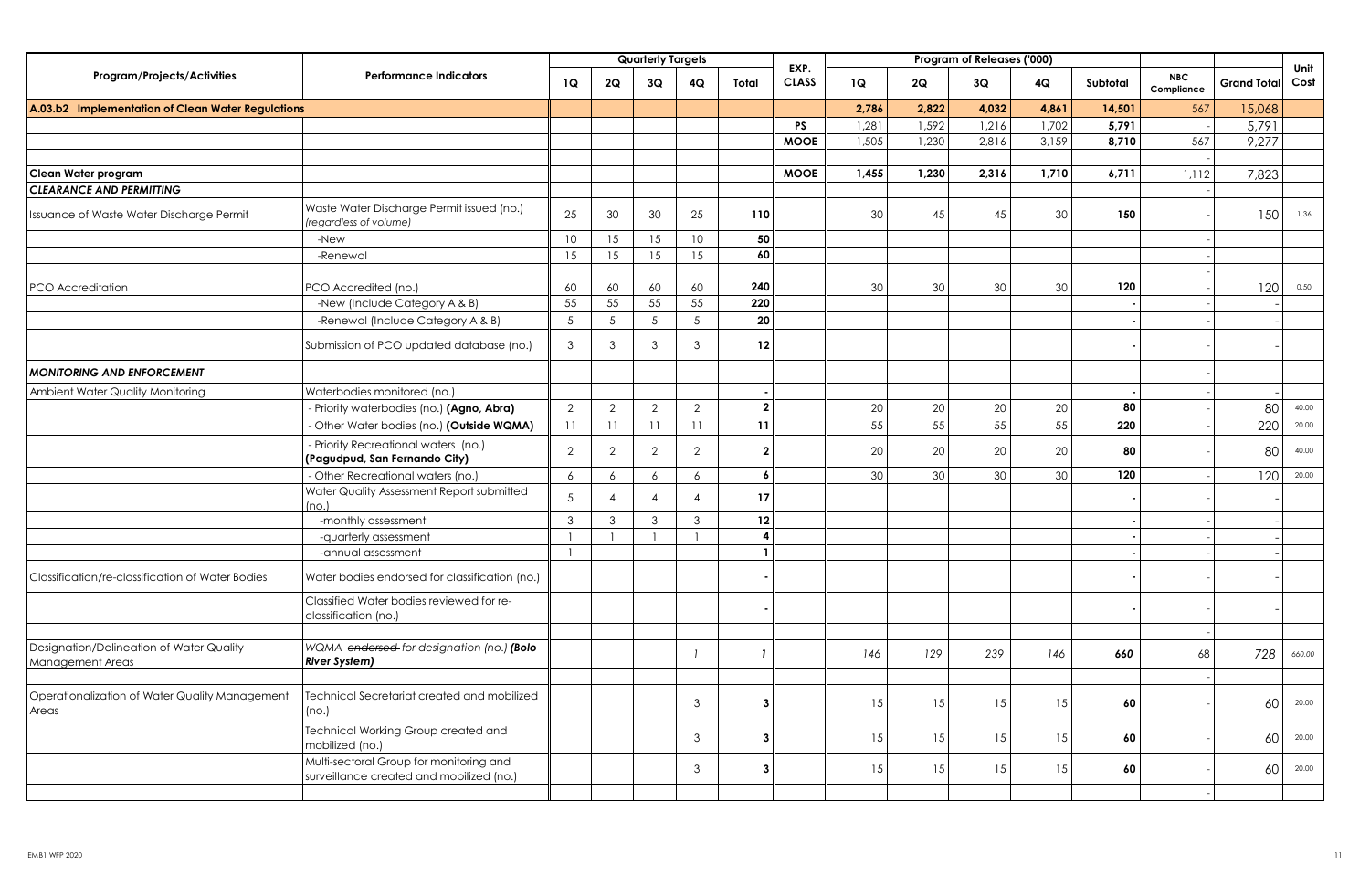|                                                                                                           |                                                                                            |                |              | <b>Quarterly Targets</b> |                |              |                      |                 |     | Program of Releases ('000) |        |          |                          |                    |              |
|-----------------------------------------------------------------------------------------------------------|--------------------------------------------------------------------------------------------|----------------|--------------|--------------------------|----------------|--------------|----------------------|-----------------|-----|----------------------------|--------|----------|--------------------------|--------------------|--------------|
| <b>Program/Projects/Activities</b>                                                                        | <b>Performance Indicators</b>                                                              | 1Q             | 2Q           | 3Q                       | 4Q             | Total        | EXP.<br><b>CLASS</b> | 1Q              | 2Q  | 3Q                         | 4Q     | Subtotal | <b>NBC</b><br>Compliance | <b>Grand Total</b> | Unit<br>Cost |
|                                                                                                           | WQMAs action plan prepared/updated and<br>implemented with report submitted (no.)          | 3              | 3            | 3                        | $\mathbf{3}$   | -3           |                      | 564             | 528 | 1,180                      | 732    | 3,004    | 1,250                    | 4,254              |              |
|                                                                                                           | Sinocalan Dagupan River System                                                             |                |              |                          |                | $\mathbf{I}$ |                      | 264             | 224 | 473                        | 272    | 1,233    | 727                      | 1,960              | 1233.00      |
|                                                                                                           | Naguilian River System                                                                     |                |              |                          |                | $\mathbf{I}$ |                      | 156             | 158 | 360                        | 236    | 910      | 656                      | 1,566              | 910.00       |
|                                                                                                           | Lower Amburayan River System                                                               |                |              |                          |                | $\mathbf{I}$ |                      | 144             | 146 | 347                        | 224    | 861      | (133)                    | $728 -$            | 861.00       |
|                                                                                                           | LGU assisted in the preparation of the<br>Compliance Scheme (no.)                          | 5              | $\circ$      | 9                        |                | 23           |                      | 10 <sup>°</sup> | 18  | 18                         |        | 46       |                          | 46                 | 2.00         |
|                                                                                                           | Implementation of LGU Compliance scheme<br>assessed (no.)                                  | 5              | $\mathsf{Q}$ | 9                        |                | 23           |                      | 10              | 18  | 18                         |        | 46       |                          | 46                 | 2.00         |
|                                                                                                           | Annual Regional Water Quality Status Report<br>prepared and submitted (no.)                | $\mathbf{1}$   |              |                          |                |              |                      |                 |     |                            |        |          |                          |                    |              |
|                                                                                                           | Attainment or non-attainment areas<br>designated (no.)                                     |                |              |                          |                |              |                      |                 |     |                            |        |          |                          |                    |              |
|                                                                                                           | Annual WQMAs Status Report Prepared and<br>submitted (no.)                                 | 3              |              |                          |                | 3            |                      |                 |     |                            |        |          |                          |                    |              |
|                                                                                                           | Adopted Esteros assessed w/in WQMA (no.)                                                   | 11             | 11           | 11                       | 11             | 11           |                      | 20              | 20  | 20                         | $20\,$ | 80       |                          | 80                 | 7.27         |
| Project/ Activities recommendation to GB                                                                  | Project/ Activities identified with approved<br>resolutions (no.)                          |                |              |                          |                | 3            |                      | 30              | 30  | 30                         |        | 90       |                          | 90                 | 30.00        |
| Preparation of Feasibility Study for the construction<br>of sewerage/STP                                  | Final Report for Feasibility Study for the<br>construction of sewerage/STP submitted (no.) |                |              |                          |                |              |                      |                 |     |                            | 20     | 20       |                          | 20                 | 20.00        |
| Identification/survey of firms/industries and<br>commercial establishments operating without<br>permits   | Firms surveyed with reports submitted (no)                                                 | 44             | 47           | 48                       | 44             | 183          |                      | 69              | 42  | 169                        | 166    | 446      | (171)                    | 275                | 2.44         |
|                                                                                                           | Regional Office/ La Union                                                                  | 23             | 23           | 24                       | 23             | 93           |                      |                 |     |                            |        |          |                          |                    |              |
|                                                                                                           | <b>PEMU Ilocos Norte</b>                                                                   | $\overline{7}$ | 8            | 8                        | $\overline{7}$ | 30           |                      |                 |     |                            |        |          |                          |                    |              |
|                                                                                                           | <b>PEMU Ilocos Sur</b>                                                                     | $\overline{7}$ | 8            | 8                        | $\overline{7}$ | 30           |                      |                 |     |                            |        |          |                          |                    |              |
|                                                                                                           | <b>PEMU Pangasinan</b>                                                                     | $\overline{7}$ | 8            | 8                        | $\overline{7}$ | 30           |                      |                 |     |                            |        |          |                          |                    |              |
| Compliance Monitoring of Establishments                                                                   | Establishments monitored with reports<br>submitted(no.)                                    | 159            | 159          | 162                      | 161            | 641          |                      | 316             | 200 | 397                        | 396    | 1,309    | (35)                     | 1,274              | 2.04         |
|                                                                                                           | - # of establishments for site monitoring                                                  | 159            | 159          | 162                      | 161            | 641          |                      |                 |     |                            |        |          |                          |                    |              |
|                                                                                                           | Regional Office/ La Union                                                                  | 111            | 111          | 114                      | 113            | 449          |                      |                 |     |                            |        |          |                          |                    |              |
|                                                                                                           | <b>PEMU Ilocos Norte</b>                                                                   | 16             | 16           | 16                       | 16             | 64           |                      |                 |     |                            |        |          |                          |                    |              |
|                                                                                                           | <b>PEMU Ilocos Sur</b>                                                                     | 16             | 16           | 16                       | 16             | 64           |                      |                 |     |                            |        |          |                          |                    |              |
|                                                                                                           | <b>PEMU Pangasinan</b>                                                                     | 16             | 16           | 16                       | 16             | 64           |                      |                 |     |                            |        |          |                          |                    |              |
|                                                                                                           | - # of establishments for table monitoring                                                 |                |              |                          |                |              |                      |                 |     |                            |        |          |                          |                    |              |
| <b>SUPPORT ACTIVITIES</b>                                                                                 |                                                                                            |                |              |                          |                |              |                      |                 |     |                            |        |          |                          |                    |              |
| Updating of Water Quality Management                                                                      | Database updated with certificate of                                                       | $\overline{1}$ |              |                          | - 1            |              |                      |                 |     |                            |        |          |                          |                    |              |
| Information System                                                                                        | completion submitted(no.)                                                                  |                |              |                          |                |              |                      |                 |     |                            |        |          |                          |                    |              |
| Preparation of Annual Regional Water Quality Status Annual Regional Water Quality Status Report<br>report | prepared and submitted (no.)                                                               |                |              |                          |                |              |                      |                 |     |                            |        |          |                          |                    |              |
| Capacity Building for Water Quality Monitoring                                                            | Capacity Building/Training conducted (no.)                                                 |                |              |                          |                |              |                      | 60              |     |                            |        | 60       |                          | 60                 | 60.00        |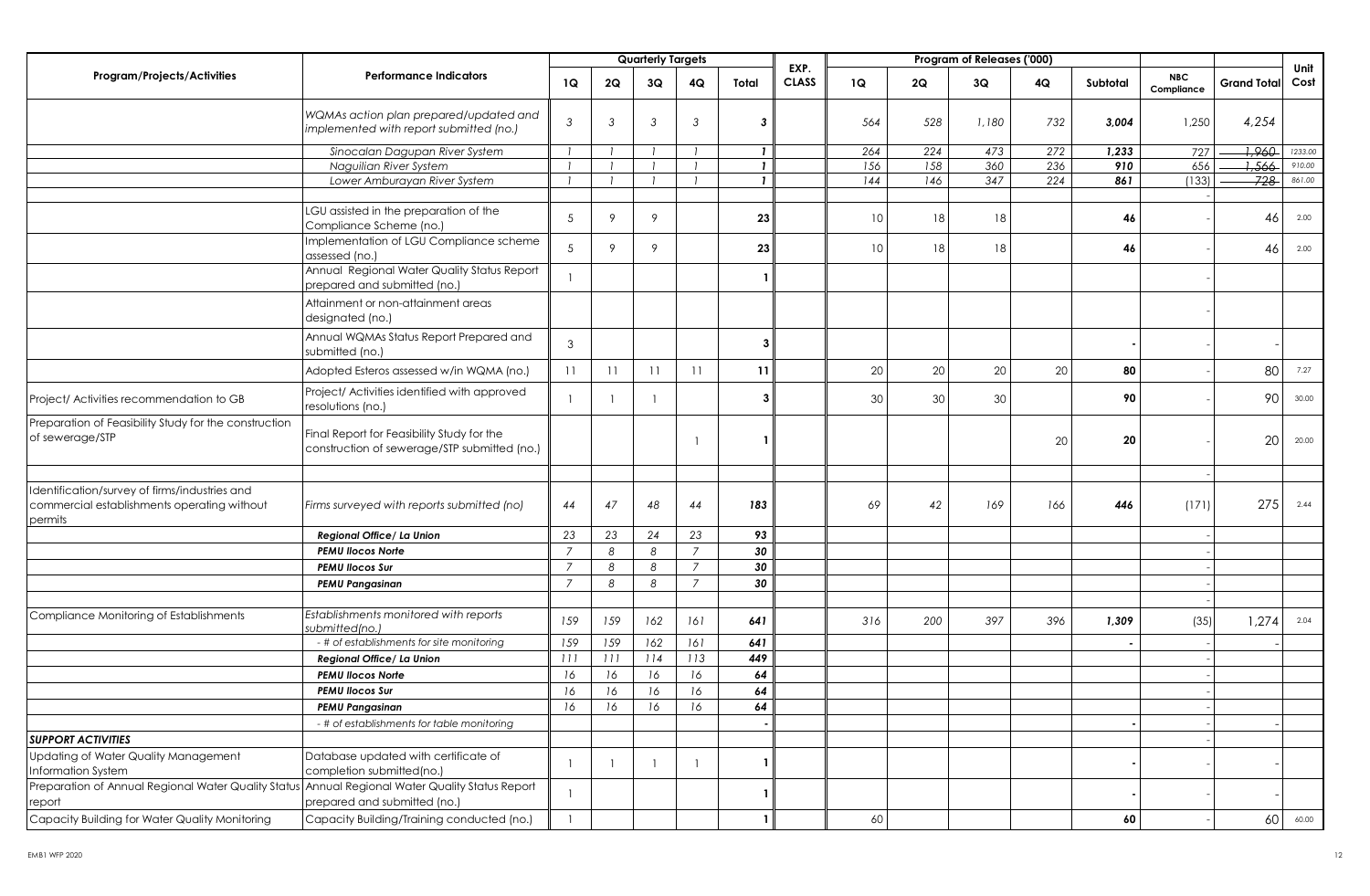|                                                                                                                                                 |                                                                                                    |    |        | <b>Quarterly Targets</b> |    |                |                      |                |       | Program of Releases ('000) |       |          |                          |                    |              |
|-------------------------------------------------------------------------------------------------------------------------------------------------|----------------------------------------------------------------------------------------------------|----|--------|--------------------------|----|----------------|----------------------|----------------|-------|----------------------------|-------|----------|--------------------------|--------------------|--------------|
| <b>Program/Projects/Activities</b>                                                                                                              | <b>Performance Indicators</b>                                                                      | 1Q | 2Q     | 3Q                       | 4Q | Total          | EXP.<br><b>CLASS</b> | 1Q             | 2Q    | 3Q                         | 4Q    | Subtotal | <b>NBC</b><br>Compliance | <b>Grand Total</b> | Unit<br>Cost |
|                                                                                                                                                 |                                                                                                    |    |        |                          |    |                |                      |                |       |                            |       |          |                          |                    |              |
| <b>Mandatory Impositions</b>                                                                                                                    |                                                                                                    |    |        |                          |    |                | <b>MOOE</b>          | 50             |       | 500                        | 1,449 | 1,999    | (545)                    | 1,454              |              |
| Support to Planning (M & E)                                                                                                                     |                                                                                                    |    |        |                          |    |                |                      | 50             |       |                            | 50    | 100      |                          | 100                |              |
| Support to ARTA                                                                                                                                 |                                                                                                    |    |        |                          |    |                |                      |                |       | 50                         | 50    | 100      |                          | 100                |              |
| Support to OSEC                                                                                                                                 |                                                                                                    |    |        |                          |    |                |                      |                |       |                            | 1,124 | 1,124    | 130                      | ,254               |              |
| Support to Senior Citizen                                                                                                                       |                                                                                                    |    |        |                          |    |                |                      |                |       | 100                        | 175   | 275      | (275)                    |                    |              |
| Support to ISO 9000-2015                                                                                                                        |                                                                                                    |    |        |                          |    |                |                      |                |       | 350                        | 50    | 400      | (100)                    | 300                |              |
|                                                                                                                                                 |                                                                                                    |    |        |                          |    |                |                      |                |       |                            |       |          |                          |                    |              |
| A.03.b3 Implementation of Ecological Solid Waste<br><b>Management Regulations</b>                                                               |                                                                                                    |    |        |                          |    |                |                      | 1,093          | 1,707 | 2,490                      | 4,494 | 9,784    | 3,585                    | 13,369             |              |
|                                                                                                                                                 |                                                                                                    |    |        |                          |    |                | <b>PS</b>            | 286            | 361   | 274                        | 381   | 1.302    |                          | 1,302              |              |
|                                                                                                                                                 |                                                                                                    |    |        |                          |    |                | <b>MOOE</b>          | 807            | 1,346 | 2,216                      | 4,113 | 8,482    | 3,585                    | 12,067             |              |
|                                                                                                                                                 |                                                                                                    |    |        |                          |    |                |                      |                |       |                            |       |          |                          |                    |              |
| . Provision of T.A. in the implementation of ESWM                                                                                               | LGUs assisted:                                                                                     |    |        |                          |    |                |                      |                |       |                            |       |          |                          |                    |              |
| .1 Review and Evaluation of 10-year SWM Plans                                                                                                   | 10-year SWM plans evaluated and endorsed                                                           |    |        | $\overline{2}$           |    | 5              |                      | $\overline{5}$ | .5    | 10                         | 5     | 25       |                          | 25                 | 5.00         |
| 1.2 Support to Functional Existing MRF                                                                                                          | Functional Existing MRF Supported with<br>recorded increase in waste diversion (no.)               |    |        | 6                        | 6  | 12             |                      |                |       | 1,200                      | 1,200 | 2,400    | 1,400                    | 3,800              | 200.00       |
| 1.3 Site Assessment of Proposed SLF with MGB                                                                                                    | Proposed Sites for Cluster SLF per<br>District/Province Assessed in coordination with<br>MGB (no.) |    |        |                          |    | $\overline{2}$ |                      |                | .5    |                            | 5     | 10       |                          | 10 <sup>°</sup>    | 5.00         |
|                                                                                                                                                 | Feasibility Study for clustered SLF supported<br>(no.)                                             |    |        |                          |    |                |                      |                |       |                            | 1,300 | 1,300    | 800                      | 2,100              | 1300.00      |
| 1.4 Site Identification/Assessment of recipient LGUs<br><b>SWM Equipment)</b>                                                                   | Assessed LGUs (no.)                                                                                |    | 70     |                          |    | 70             |                      |                | 438   |                            |       | 438      | (88)                     | 350                | 6.26         |
| I. Monitoring of Approved Solid Waste<br><b>Management Plans</b>                                                                                |                                                                                                    |    |        |                          |    |                |                      |                |       |                            |       |          |                          |                    |              |
| 2.1 Compliance Monitoring on the implementation<br>of the approved Ten-year SWM Plan                                                            | Ten-year SWM Plan monitored and assessed<br>(no.)                                                  | 8  | 9      | 9                        | 8  | 34             |                      | 24             | 27    | 57                         | 54    | 162      | (60)                     | 102                | 4.76         |
| III. Monitoring of Funded Programs                                                                                                              |                                                                                                    |    |        |                          |    |                |                      |                |       |                            |       |          |                          |                    |              |
| 3.1 Compliance Monitoring and assessment on the<br>implementation of the Closure and Rehabilitation of<br>Dumpsites supported from CY 2016-2018 | <b>EMB Funded Closure and Rehabilitation of</b><br>Dumpsites monitored and assessed (no.)          |    | 9      |                          |    | 9              |                      |                | 22    |                            |       | 22       | 23                       | 45                 | 2.44         |
| 3.2 Compliance Monitoring and assessment on the<br>operationalization of Materials Recovery Facilities<br>supported from FY 2012-2019           | <b>EMB Funded Materials Recovery Facilities</b><br>monitored and assessed (no.)                    | 49 | 49     |                          |    | 98             |                      | 85             | 86    |                            |       | 171      | 172                      | 343                | 1.74         |
| IV. Monitoring and Inspection of Disposal Sites                                                                                                 |                                                                                                    |    |        |                          |    |                |                      |                |       |                            |       |          |                          |                    |              |
| 1.1 Monitoring of Sanitary Landfills (SLFs)                                                                                                     | Sanitary Landfills Monitored (no.)                                                                 |    | $27\,$ |                          |    | 27             |                      |                | 70    |                            |       | 70       | 65                       | 135                | 2.59         |
| 4.2 Inspection of open and controlled dumpsites                                                                                                 | Open and controlled dumpsites inspected<br>(no.)                                                   | 12 | 12     |                          |    | 24             |                      | 30             | 30    |                            |       | 60       | 60                       | 120                | 2.50         |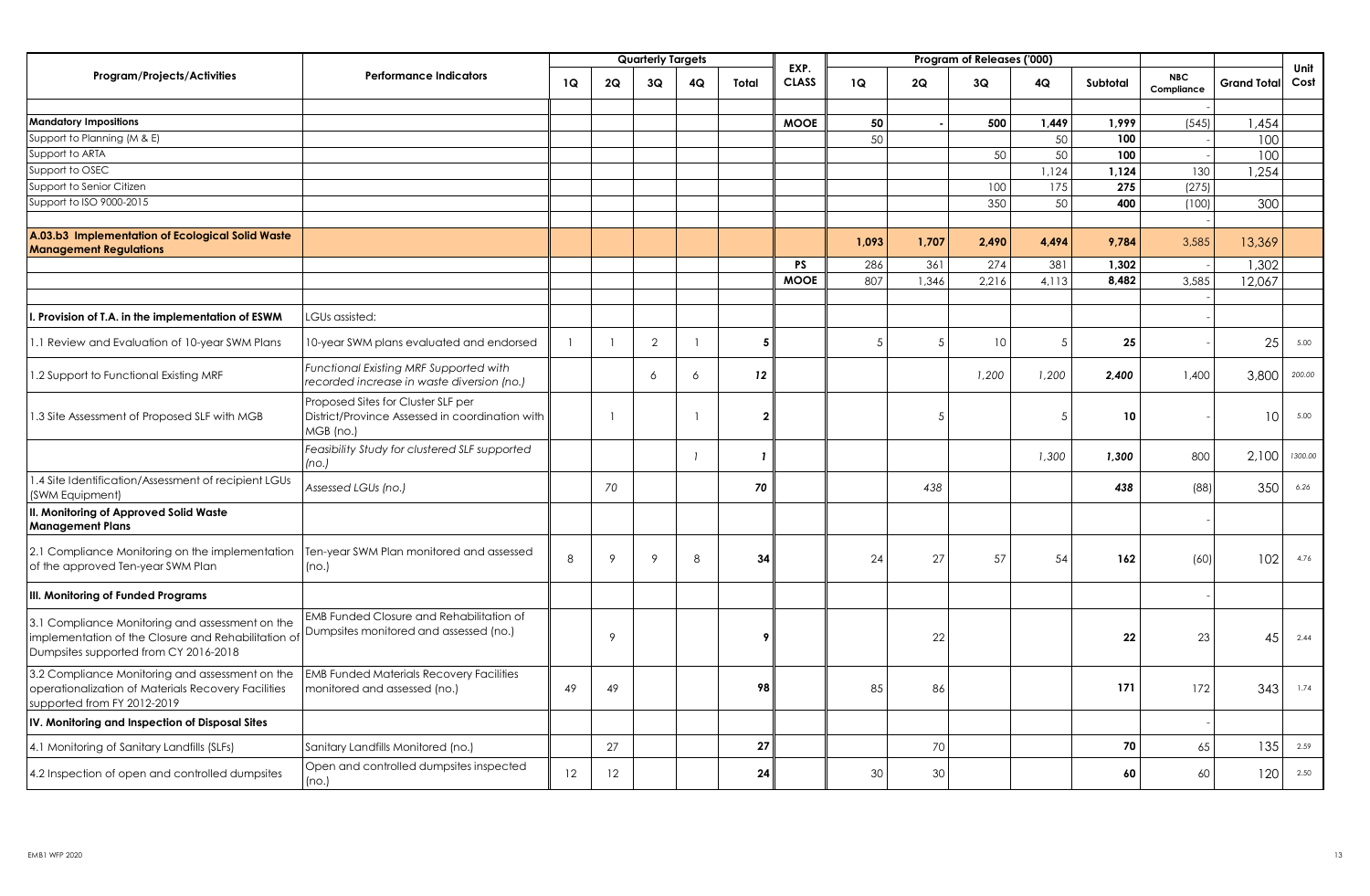|                                                                                                                                                                                |                                                                                                                 |              |    | <b>Quarterly Targets</b> |                |         |                      |     |     | Program of Releases ('000) |                |                |                          |                    |              |
|--------------------------------------------------------------------------------------------------------------------------------------------------------------------------------|-----------------------------------------------------------------------------------------------------------------|--------------|----|--------------------------|----------------|---------|----------------------|-----|-----|----------------------------|----------------|----------------|--------------------------|--------------------|--------------|
| <b>Program/Projects/Activities</b>                                                                                                                                             | <b>Performance Indicators</b>                                                                                   | 1Q           | 2Q | 3Q                       | 4Q             | Total   | EXP.<br><b>CLASS</b> | 1Q  | 2Q  | 3Q                         | 4Q             | Subtotal       | <b>NBC</b><br>Compliance | <b>Grand Total</b> | Unit<br>Cost |
| <b>V.Support Activities</b>                                                                                                                                                    |                                                                                                                 |              |    |                          |                |         |                      |     |     |                            |                |                |                          |                    |              |
| 5.1 Solid Waste Educators and Enforcement<br>Program (SWEEP)                                                                                                                   |                                                                                                                 |              |    |                          |                |         |                      |     |     |                            |                |                |                          |                    |              |
| 5.1.1 Strengthening of the DENR PENROs and<br>CENROs in support to DAO 2018-18                                                                                                 | Solid Waste Enforcers and Educators Team-<br>Environmental Monitoring Officers (SWEET-<br>EnMos) deployed (no.) | 12           | 12 | 12                       | 12             | 12      |                      | 663 | 663 | 949                        | 949            | 3,224          | (632)                    | 2.592              | 268.67       |
| 5.1.2 Mobilization of EnMOs in Facilitating the<br>Clean Up of Unclean Sites Monitored;<br>Assistance in the Monitoring and Inspection of<br>Disposal sites and SWM facilities | Monitoring reports submitted (no.)                                                                              | 3            | 3  | 3                        | 3              | $12 \,$ |                      |     |     |                            |                |                |                          |                    |              |
|                                                                                                                                                                                | Unclean sites monitored (no.)                                                                                   | 180          |    | 180                      | 180            | 540     |                      |     |     |                            |                |                |                          |                    |              |
|                                                                                                                                                                                | Clean up of unclean sites facilitated (no.)                                                                     | 180          |    | 180                      | 180            | 540     |                      |     |     |                            |                |                |                          |                    |              |
| 6.2 Pera sa Basura ng Bata (Enhanced National<br>Ecosavers Program)                                                                                                            |                                                                                                                 |              |    |                          |                |         |                      |     |     |                            |                |                |                          |                    |              |
| 6.2.1 Implementation of the Pera sa Basura ng<br><b>Bata (Enhanced National Ecosavers Program)</b>                                                                             | Schools/Barangays assisted (no.)                                                                                |              |    |                          |                |         |                      |     |     |                            |                |                | 500                      | 500                |              |
| 6.3 Support to the Regional Ecology Centers (RECs)                                                                                                                             | IEC Summits conducted (no.)                                                                                     |              |    |                          |                |         |                      |     |     |                            |                |                | 500                      | 500                |              |
|                                                                                                                                                                                | International Coastal Clean Up conducted<br>(no.)                                                               |              |    |                          |                |         |                      |     |     |                            |                |                | 100                      | 100                |              |
| 6.4 Updating of ESWM Database                                                                                                                                                  | Regional ESWM Database maintained and<br>harmonized with National ESWM Database<br>(no.)                        | $\mathbf{1}$ |    | $\overline{1}$           | $\overline{1}$ |         |                      |     |     |                            |                |                |                          |                    |              |
| 6.5 Preparation of Annual ESWM Status Report                                                                                                                                   | Regional ESWM Status Report prepared and<br>submitted to EMB Central Office (no.)                               |              |    |                          | $\overline{1}$ |         |                      |     |     |                            |                |                |                          |                    |              |
| <b>Mandatory Impositions</b>                                                                                                                                                   |                                                                                                                 |              |    |                          |                |         |                      |     |     |                            |                |                |                          |                    |              |
| Support to OSEC                                                                                                                                                                |                                                                                                                 |              |    |                          |                |         | <b>MOOE</b>          |     |     |                            | 600<br>600     | 600<br>600     | 2,760<br>(600)           | 3,360              |              |
|                                                                                                                                                                                |                                                                                                                 |              |    |                          |                |         |                      |     |     |                            |                |                |                          |                    |              |
| A.03.b4 Implementation of Toxic Substances and<br><b>Hazardous Waste Management Regulations</b>                                                                                |                                                                                                                 |              |    |                          |                |         |                      | 959 | 791 | 969                        | 1,094          | 3,813          | 47                       | 3,860              |              |
|                                                                                                                                                                                |                                                                                                                 |              |    |                          |                |         | <b>PS</b>            | 470 | 582 | 445                        | 622            | 2,119          |                          | 2,119              |              |
|                                                                                                                                                                                |                                                                                                                 |              |    |                          |                |         | <b>MOOE</b>          | 489 | 209 | 524                        | 472            | 1,694          | 47                       | 1.741              |              |
|                                                                                                                                                                                |                                                                                                                 |              |    |                          |                |         |                      |     |     |                            |                |                |                          |                    |              |
| A.03.b4.a Toxic Substances Management                                                                                                                                          |                                                                                                                 |              |    |                          |                |         | <b>MOOE</b>          | 22  | 29  | 42                         | 40             | 133            |                          | 133                |              |
| <b>CLEARANCE AND PERMITTING</b>                                                                                                                                                |                                                                                                                 |              |    |                          |                |         |                      |     |     |                            |                |                |                          |                    |              |
| Issuance of SQI clearance                                                                                                                                                      | SQI Clearance issued (no.)                                                                                      |              |    |                          |                |         |                      |     |     |                            |                |                |                          |                    |              |
| Registration of Industries under Chemical Control<br>Order (CCO)<br>-Mercury and mercury compounds<br>-Cyanide and cyanide compouds<br>-Asbestos and<br>-PCBs.                 | CCO Registration Certifcate issued (no.)                                                                        |              |    |                          | -1             |         |                      |     |     |                            | $\overline{2}$ | $\overline{2}$ |                          | $\mathcal{P}$      | 2.00         |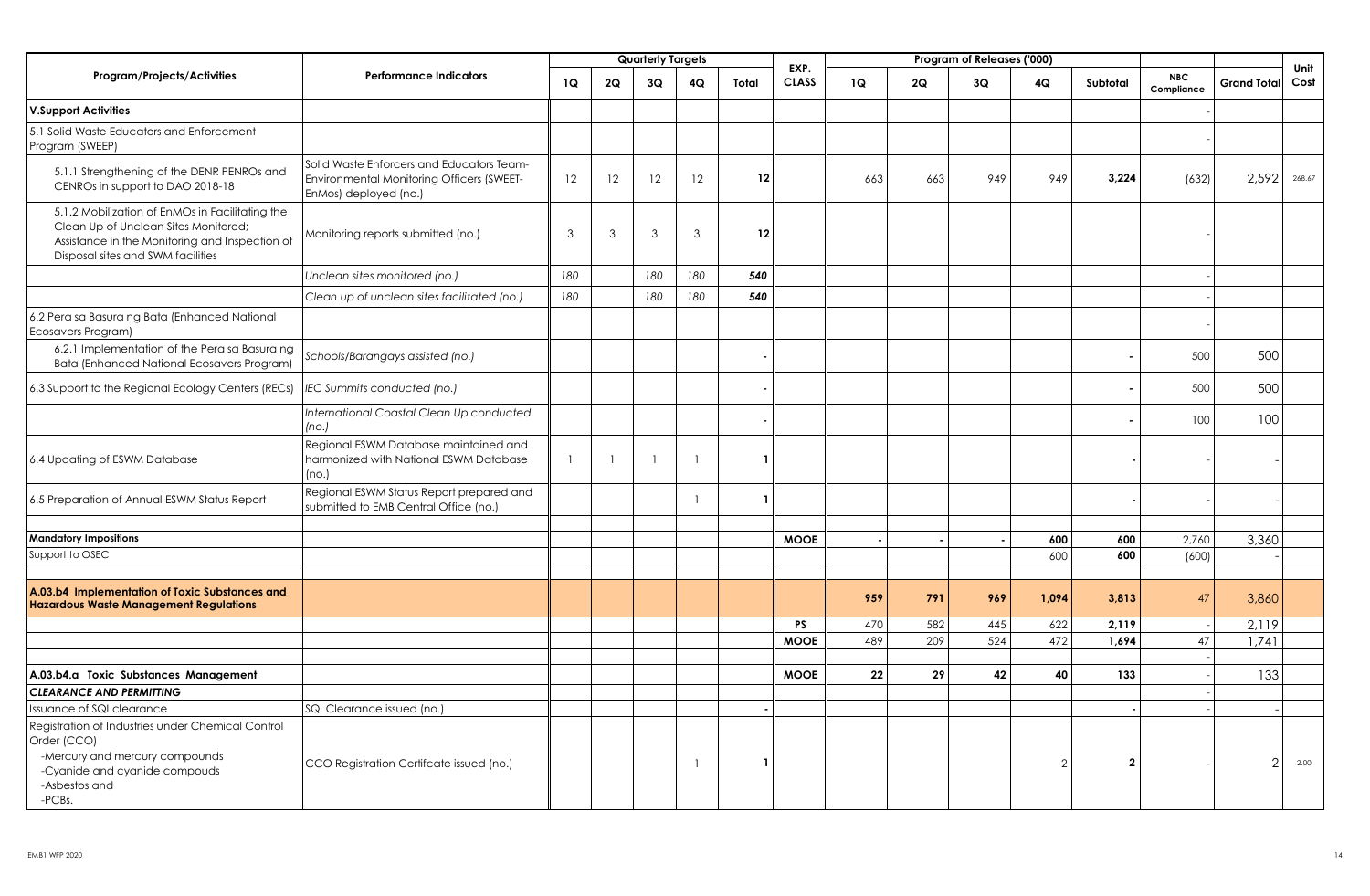|                                                                                                                            |                                                                                          |                 |                | <b>Quarterly Targets</b> |                |                 |                      |                |                | Program of Releases ('000) |                |                  |                          |                    |              |
|----------------------------------------------------------------------------------------------------------------------------|------------------------------------------------------------------------------------------|-----------------|----------------|--------------------------|----------------|-----------------|----------------------|----------------|----------------|----------------------------|----------------|------------------|--------------------------|--------------------|--------------|
| Program/Projects/Activities                                                                                                | <b>Performance Indicators</b>                                                            | 1Q              | 2Q             | 3Q                       | 4Q             | Total           | EXP.<br><b>CLASS</b> | <b>1Q</b>      | 2Q             | 3Q                         | 4Q             | Subtotal         | <b>NBC</b><br>Compliance | <b>Grand Total</b> | Unit<br>Cost |
| mportation Clearance under CCOs<br>-Mercury and Mercury Compounds<br>-Cyanide and Cyanide Compounds<br>-Asbestos           | CCO Importation Clearance issued (no.)                                                   |                 |                |                          |                |                 |                      |                |                |                            |                |                  |                          |                    |              |
| Clearance for ODS Chemical Dealers                                                                                         | Clearances Issued (no.)                                                                  |                 |                |                          | $\overline{2}$ | 2 <sub>1</sub>  |                      |                |                |                            |                | 4                |                          |                    | 2.00         |
| Approval of PCB Management Plans                                                                                           | PCB Management Plan approved (no.)                                                       |                 |                |                          |                | $\overline{2}$  |                      |                |                | $\overline{2}$             | $\overline{2}$ | $\boldsymbol{4}$ |                          |                    | 2.00         |
| <b>MONITORING AND ENFORCEMENT</b>                                                                                          |                                                                                          |                 |                |                          |                |                 |                      |                |                |                            |                |                  |                          |                    |              |
| Survey of importers, manufacturers (firms),<br>distributors/dealers, users                                                 | Firms surveyed with reports submitted (no.)                                              |                 | $\overline{2}$ |                          | $\overline{2}$ | Δ               |                      |                | $\overline{5}$ |                            | 5              | 10               |                          | 10 <sup>°</sup>    | 2.50         |
| Survey of PCB owners not registered                                                                                        | Firms surveyed with reports submitted (no.)                                              |                 |                |                          |                | $\mathbf{2}$    |                      |                | $\overline{2}$ |                            | $\overline{2}$ | $\boldsymbol{4}$ |                          |                    | 2.00         |
| Chemical Management monitoring of Industries<br>(CCO Registration and Importation Clearance SQI,<br>PCL and new chemicals) | Firms monitored with reports submitted (no.)                                             | 2               | 3              | 3                        | $\overline{2}$ | 10 <sup>°</sup> |                      | .5             | $\overline{7}$ | 8                          | $\overline{5}$ | 25               |                          | 25                 | 2.50         |
| Monitoring/validation of Phase-out of PCB as stated<br>in the approved PCB Management Plans                                | PCB Management Plan implementation<br>monitored/validated with report submitted<br>(no.) | 6               | 10             | 10                       | 6              | 32              |                      | 15             | 15             | 30                         | 20             | 80               |                          | 80                 | 2.50         |
|                                                                                                                            | No.of firms that were able to phase-out their<br><b>PCB</b>                              |                 |                |                          |                | $\mathbf{1}$    |                      |                |                | $\overline{2}$             |                | $\overline{2}$   |                          | $\overline{2}$     | 2.00         |
| <b>SUPPORT ACTIVITIES</b>                                                                                                  |                                                                                          |                 |                |                          |                |                 |                      |                |                |                            |                |                  |                          |                    |              |
| Preparation of Annual Toxic Chemicals Regional<br><b>Status Report</b>                                                     | Annual Report prepared and submitted                                                     |                 |                |                          |                |                 |                      | $\overline{2}$ |                |                            |                | $\overline{2}$   |                          | $\overline{2}$     |              |
|                                                                                                                            |                                                                                          |                 |                |                          |                |                 |                      |                |                |                            |                |                  |                          |                    |              |
| A.03.b4.b Hazardous Waste Management                                                                                       |                                                                                          |                 |                |                          |                |                 | <b>MOOE</b>          | 182            | 145            | 217                        | 192            | 736              | 47                       | 783                |              |
| <b>CLEARANCE AND PERMITTING</b><br>Registration of Hazardous Waste Generators (HWG)                                        | HWGs Registered (no.)                                                                    | 12              | 16             | 17                       | 12             | 57              |                      |                |                |                            |                |                  |                          |                    |              |
|                                                                                                                            | - Firms                                                                                  | 9               | 13             | 14                       | 9              | 45              |                      | 20             | 20             | 31                         | 23             | 94               |                          | 94                 | 2.09         |
|                                                                                                                            | - Healthcare                                                                             | $\mathbf{3}$    | $\mathbf{3}$   | $\mathbf{3}$             | 3              | 12              |                      |                | .5             | 5                          | $\sqrt{2}$     | 20               |                          | 20                 | 1.67         |
|                                                                                                                            | - Clusters (Dental Clinics, Banks, etc.)                                                 |                 |                |                          |                |                 |                      |                |                |                            |                |                  |                          |                    |              |
|                                                                                                                            |                                                                                          |                 |                |                          |                |                 |                      |                |                |                            |                |                  |                          |                    |              |
| Issuance of Transport permits                                                                                              | Transport permit issued (no.)                                                            | $5\overline{)}$ | 6              | 6                        | 5              | 22              |                      | 10             | 10             | 12                         | 12             | 44               |                          | 44                 | 2.00         |
| Evaluation, screening and recommendations of<br>applications for Transporter and TSD facility<br>registration              | TSD Facilities evaluated and endorsed to EMB-<br>CO (no.)                                |                 | 2              |                          |                | $\mathbf{2}$    |                      |                | 8              |                            |                | 8                |                          | R                  | 4.00         |
|                                                                                                                            | TRC applications evaluated and endorsed to<br>EMB-CO (no.)                               |                 |                |                          |                |                 |                      |                |                | $\boldsymbol{\Lambda}$     |                | $\boldsymbol{4}$ |                          |                    | 4.00         |
|                                                                                                                            |                                                                                          |                 |                |                          |                |                 |                      |                |                |                            |                |                  |                          |                    |              |